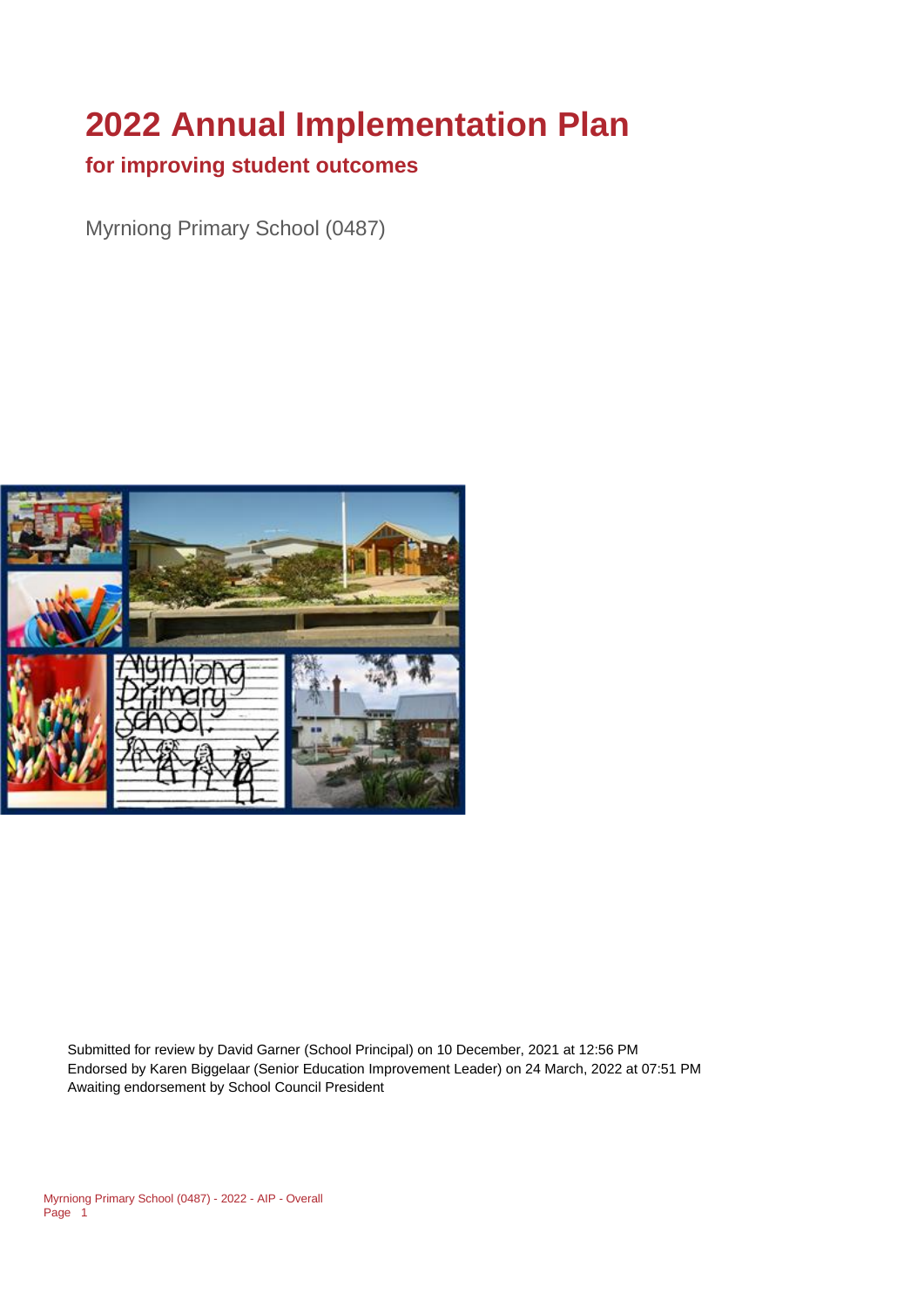## **Self-evaluation Summary - 2022**

|                                           | <b>FISO 2.0 Dimensions</b>                                                                                                                                                                                                       | <b>Self-evaluation Level</b> |
|-------------------------------------------|----------------------------------------------------------------------------------------------------------------------------------------------------------------------------------------------------------------------------------|------------------------------|
| <b>Teaching</b><br>and<br><b>Learning</b> | Documented teaching and learning program based on the Victorian<br>Curriculum and senior secondary pathways, incorporating extra-<br>curricula programs                                                                          |                              |
|                                           | Use of common and subject-specific high impact teaching and<br>learning strategies as part of a shared and responsive teaching and<br>learning model implemented through positive and supportive student-<br>staff relationships | Evolving                     |

| <b>Assessment</b> | Systematic use of assessment strategies and measurement practices<br>to obtain and provide feedback on student learning growth, attainment<br>and wellbeing capabilities | Embedding |
|-------------------|--------------------------------------------------------------------------------------------------------------------------------------------------------------------------|-----------|
|                   | Systematic use of data and evidence to drive the prioritisation,<br>development, and implementation of actions in schools and<br>classrooms.                             |           |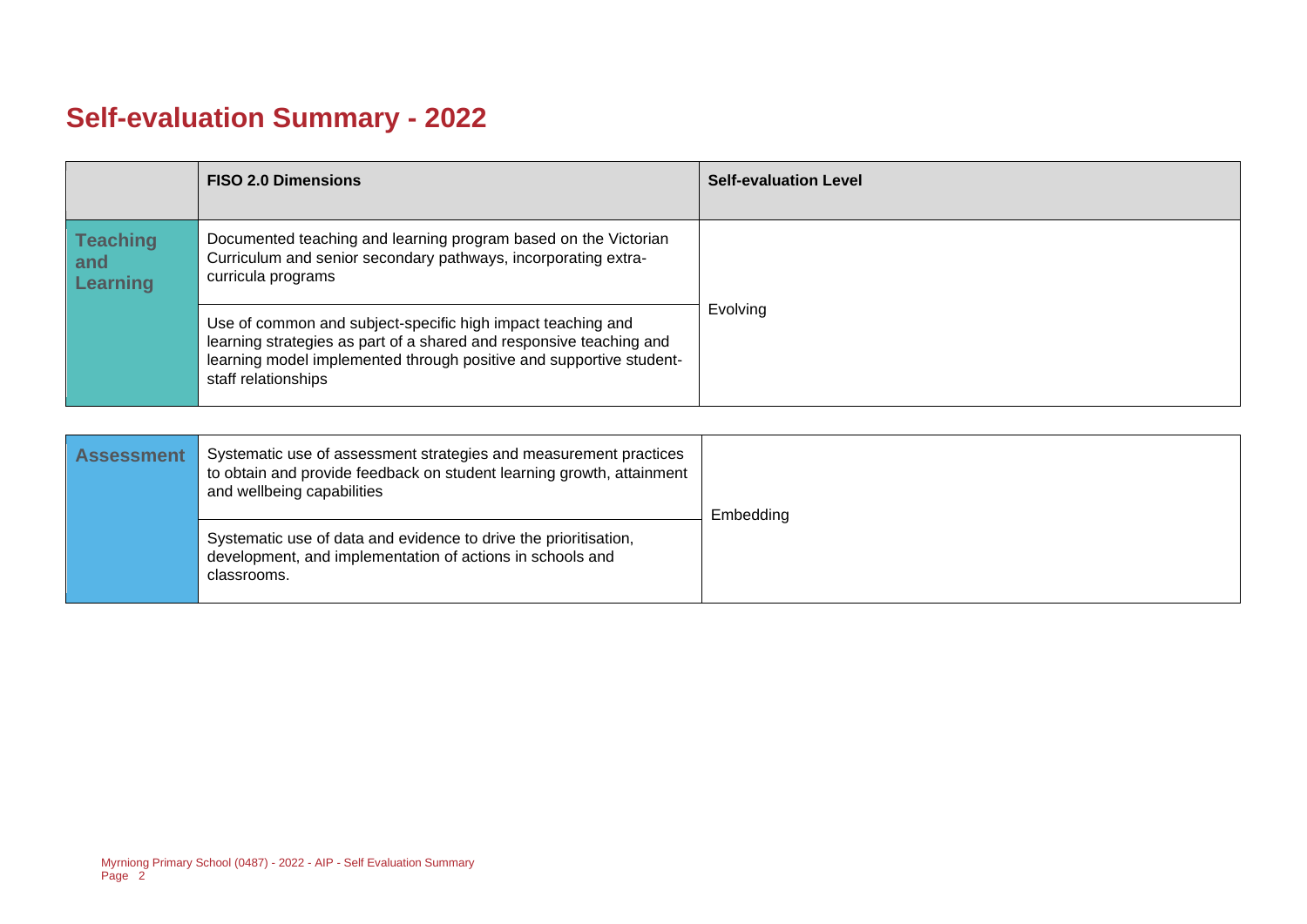| Leadership | The strategic direction and deployment of resources to create and<br>reflect shared goals and values; high expectations; and a positive,<br>safe and orderly learning environment | Evolving |
|------------|-----------------------------------------------------------------------------------------------------------------------------------------------------------------------------------|----------|
|            | Shared development of a culture of respect and collaboration with<br>positive and supportive relationships between students and staff at the<br>core                              |          |

| Activation of student voice and agency, including in leadership and<br><b>Engagement</b><br>learning, to strengthen students' participation and engagement in<br>school |                                                                                                                                                                                       | Evolving |
|-------------------------------------------------------------------------------------------------------------------------------------------------------------------------|---------------------------------------------------------------------------------------------------------------------------------------------------------------------------------------|----------|
|                                                                                                                                                                         | Strong relationships and active partnerships between schools and<br>families/carers, communities, and organisations to strengthen<br>students' participation and engagement in school |          |

| <b>Support</b> | Responsive, tiered and contextualised approaches and strong<br>relationships to support student learning, wellbeing and inclusion                                         |           |
|----------------|---------------------------------------------------------------------------------------------------------------------------------------------------------------------------|-----------|
|                | Effective use of resources and active partnerships with families/carers,<br>specialist providers and community organisations to provide<br>responsive support to students | Embedding |

| Enter your reflective comments | PRSE has provided a significant reflection on our current performance and future directions. There have been significant<br>gains in teacher planning, assessment and practice over the past 3.5 years, with a growing focus from 2022 onwards,<br>around student voice and agency in learning, reviewing of instructional models and strengthened wellbeing and assessment<br>structures. |
|--------------------------------|--------------------------------------------------------------------------------------------------------------------------------------------------------------------------------------------------------------------------------------------------------------------------------------------------------------------------------------------------------------------------------------------|
|                                |                                                                                                                                                                                                                                                                                                                                                                                            |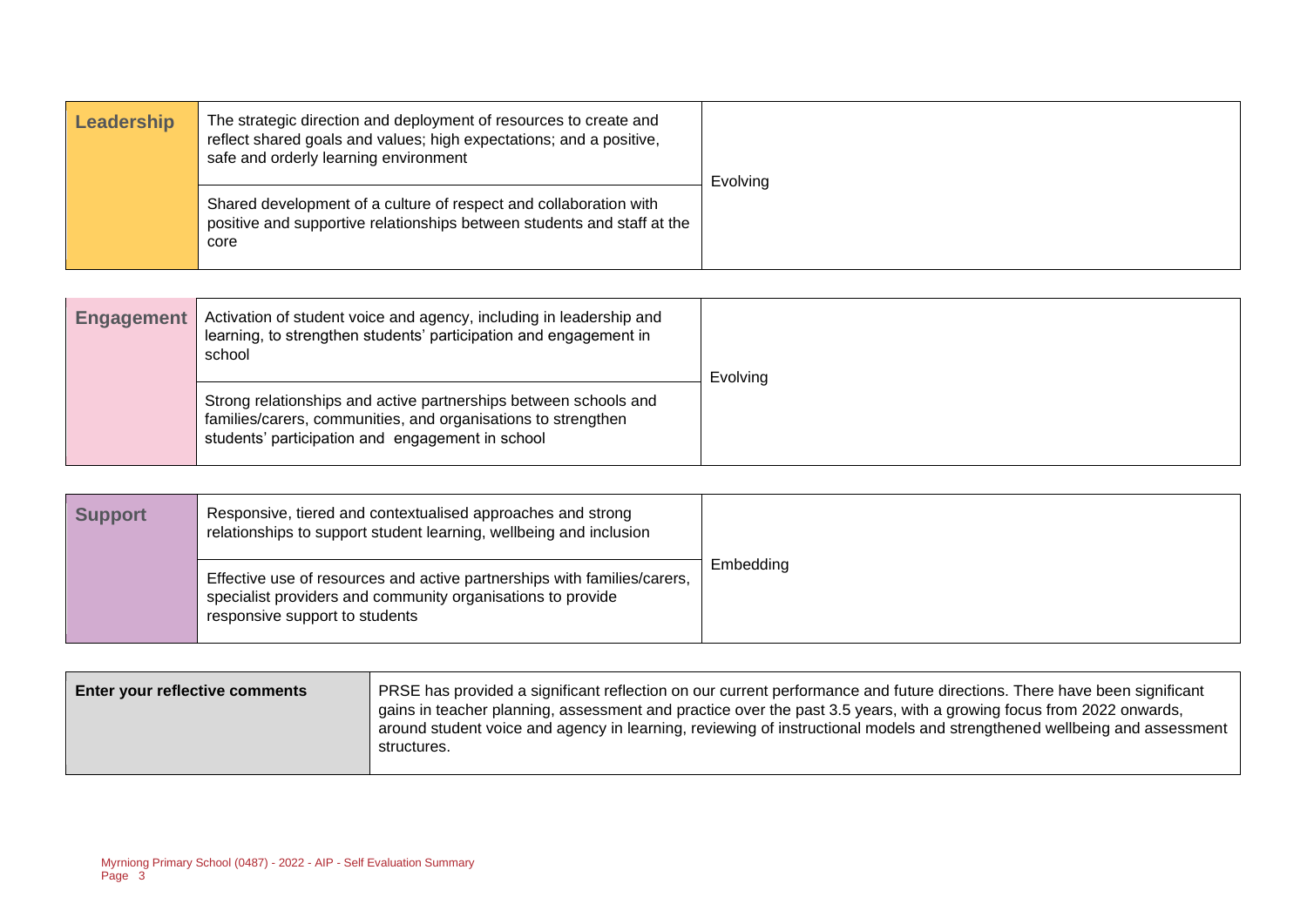| <b>Considerations for 2022</b>   | Restructuring of the leadership team, a new SSP in response the PRSE and significant staff turnover will provide a culture<br>of renewal for the school in 2022. The initial phase of this will be to review Vision and Values with the whole school<br>community. |
|----------------------------------|--------------------------------------------------------------------------------------------------------------------------------------------------------------------------------------------------------------------------------------------------------------------|
| Documents that support this plan | SWVR Myrniong Primary School Review Report 2021.docx (0.33 MB)                                                                                                                                                                                                     |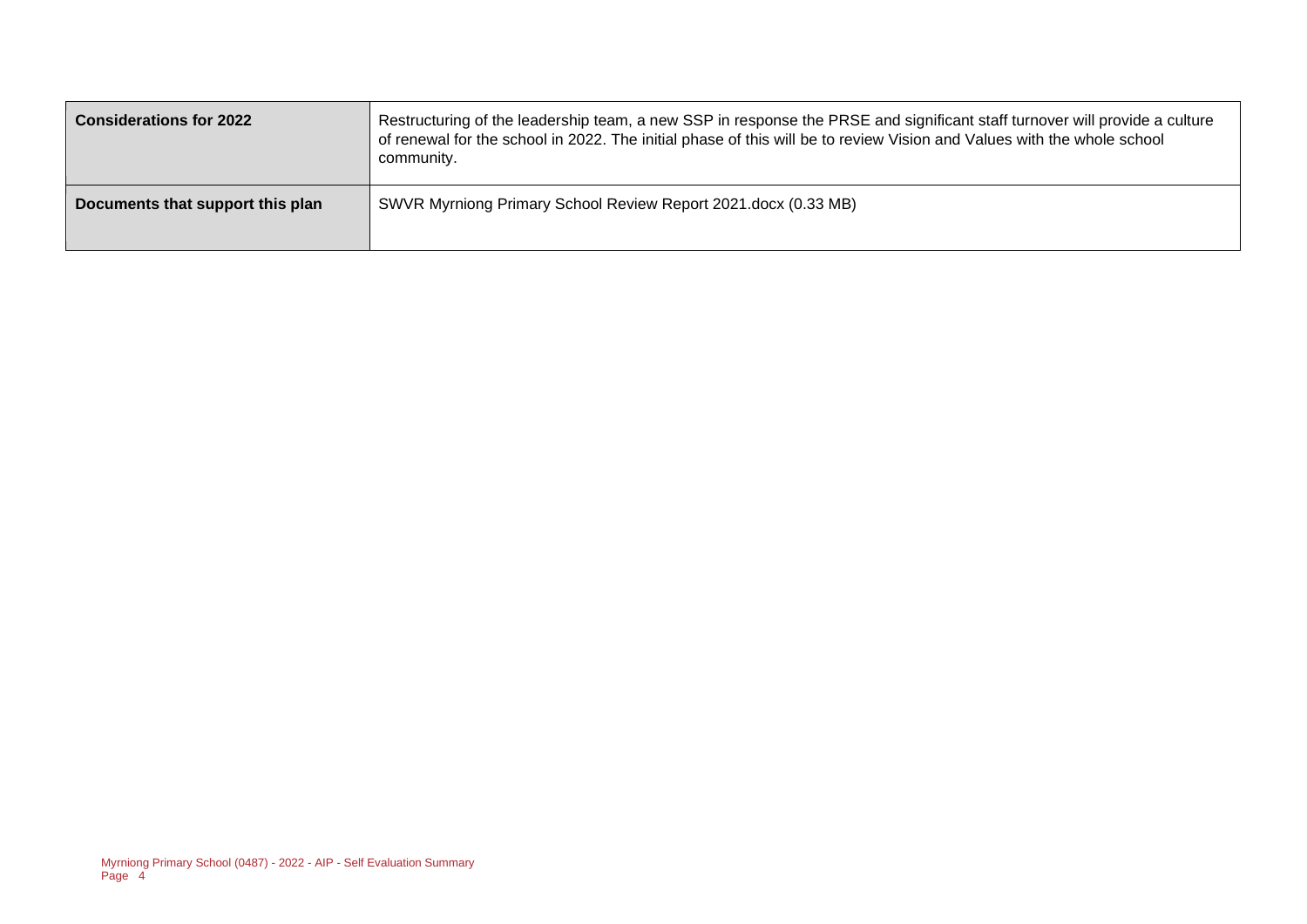### **SSP Goals Targets and KIS**

| Goal 1                                                  | <b>2022 Priorities Goal</b><br><br><br>Some of our students have thrived in the remote learning environment, others have maintained their learning progress,<br>and some need extra learning and wellbeing support despite the best efforts of their teachers and families. In 2022 we will<br>continue to focus on student learning - with an increased focus on numeracy - and student wellbeing through the 2022<br>Priorities Goal, a learning Key Improvement Strategy and a wellbeing Key Improvement Strategy. We will teach and<br>support each student at their point of need and in line with FISO. |  |  |
|---------------------------------------------------------|---------------------------------------------------------------------------------------------------------------------------------------------------------------------------------------------------------------------------------------------------------------------------------------------------------------------------------------------------------------------------------------------------------------------------------------------------------------------------------------------------------------------------------------------------------------------------------------------------------------|--|--|
| Target 1.1                                              | Support for the 2022 Priorities                                                                                                                                                                                                                                                                                                                                                                                                                                                                                                                                                                               |  |  |
| Key Improvement Strategy 1.a<br>Priority 2022 Dimension | Learning - Support both those who need extra support and those who have thrived to continue to extend their learning,<br>especially in numeracy                                                                                                                                                                                                                                                                                                                                                                                                                                                               |  |  |
| Key Improvement Strategy 1.b<br>Priority 2022 Dimension | Wellbeing - Effectively mobilise available resources to support students' wellbeing and mental health, especially the most<br>vulnerable                                                                                                                                                                                                                                                                                                                                                                                                                                                                      |  |  |
| Goal 2                                                  | To improve student learning growth in literacy and numeracy.                                                                                                                                                                                                                                                                                                                                                                                                                                                                                                                                                  |  |  |
| Target 2.1                                              | <b>NAPLAN</b><br>• improve above benchmark growth in Reading from 29 per cent in 2021 to 35 per cent by 2024<br>• decrease the below benchmark growth in Reading from 24 per cent in 2021 to 15 per cent in<br>2024, in Numeracy from 24 per cent in 2021 to 20 per cent in 2024 and in Writing from 50 per<br>cent in 2021 to 25 per cent in 2024.                                                                                                                                                                                                                                                           |  |  |
| <b>Target 2.2</b>                                       | <b>NAPLAN</b>                                                                                                                                                                                                                                                                                                                                                                                                                                                                                                                                                                                                 |  |  |
|                                                         | • decrease the percentage of Year 5 students in the bottom two bands for Writing from 29 per<br>cent in 2021 to 15 per cent in 2024                                                                                                                                                                                                                                                                                                                                                                                                                                                                           |  |  |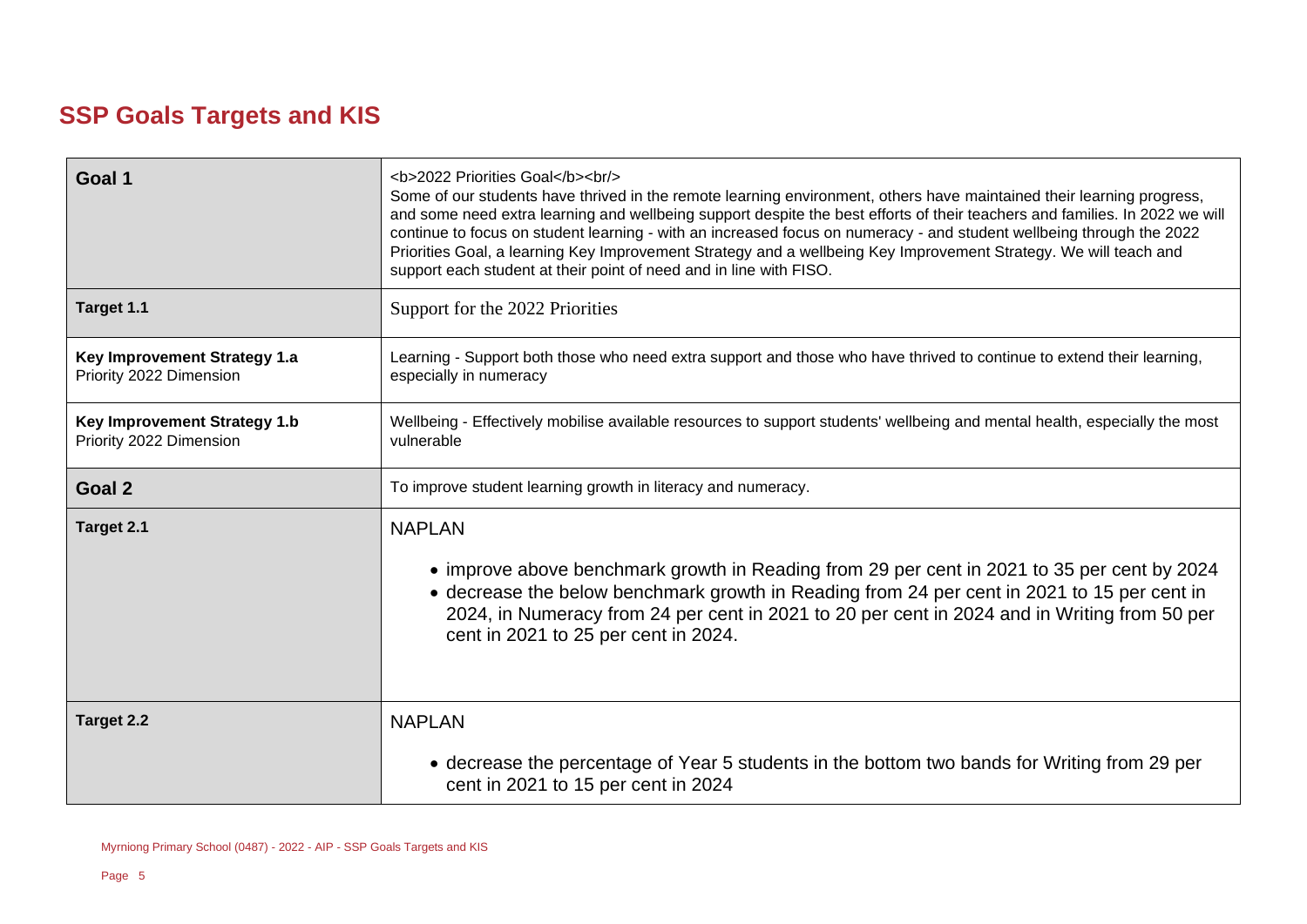|                                                                            | • increase the percentage of Year 5 students in the top two bands for Writing from 24 per cent in<br>2021 to 30 per cent in 2024.                                                                                                                                 |  |
|----------------------------------------------------------------------------|-------------------------------------------------------------------------------------------------------------------------------------------------------------------------------------------------------------------------------------------------------------------|--|
| Target 2.3                                                                 | <b>Staff Opinion Survey</b><br>Improve the positive endorsement for:<br>• Teaching and Learning - Evaluation Module from 67 per cent in 2020 to 80 per cent in 2024<br>• Teaching and Learning - Planning Module from 77 per cent in 2020 to 85 per cent in 2024. |  |
| <b>Key Improvement Strategy 2.a</b><br><b>Building practice excellence</b> | Refine and embed the agreed instructional models across the school.                                                                                                                                                                                               |  |
| <b>Key Improvement Strategy 2.b</b><br>Evaluating impact on learning       | Build staff capability through the Professional Learning Communities model.                                                                                                                                                                                       |  |
| <b>Key Improvement Strategy 2.c</b><br>Curriculum planning and assessment  | Build teacher capacity to effectively utilise data to design learning to meet each student's point of need.                                                                                                                                                       |  |
| Goal 3                                                                     | To enhance student engagement in learning.                                                                                                                                                                                                                        |  |
| Target 3.1                                                                 | <b>Attitudes to School Survey</b>                                                                                                                                                                                                                                 |  |
|                                                                            | Increase the positive endorsement for:                                                                                                                                                                                                                            |  |
|                                                                            | • Student Voice and Agency from 75 per cent in 2019 to 85 per cent in 2024<br>• Effort from 77 per cent in 2019 to 85 per cent in 2024.                                                                                                                           |  |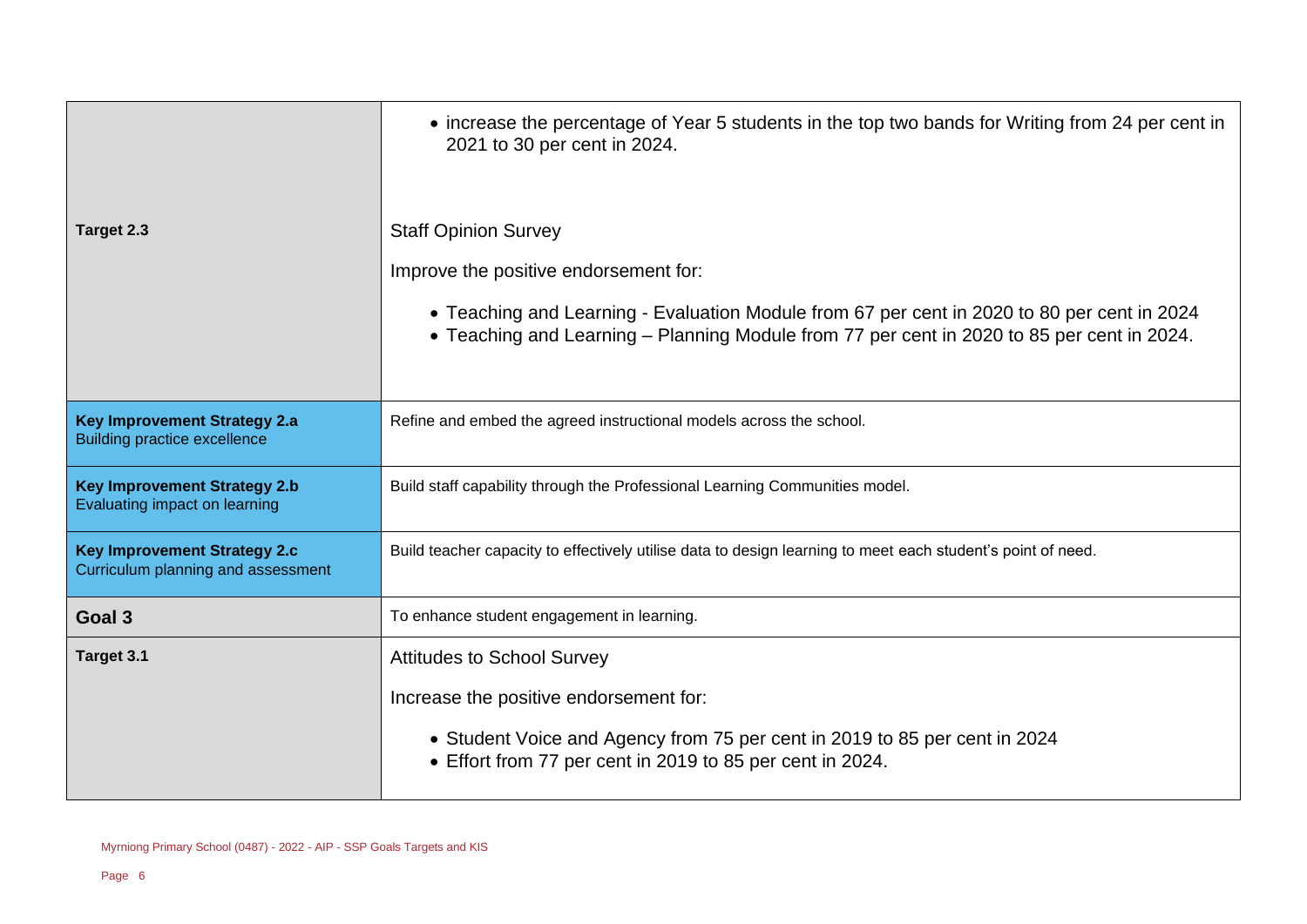| Target 3.2                                                                                     | <b>Parent Opinion Survey</b><br>• increase the positive endorsement for Student Voice and Agency from an average of 84<br>percent from 2017-19 to an average of 85 per cent from 2021-24.                                                                      |
|------------------------------------------------------------------------------------------------|----------------------------------------------------------------------------------------------------------------------------------------------------------------------------------------------------------------------------------------------------------------|
| Target 3.3                                                                                     | <b>Staff Opinion Survey</b><br>Increase the positive endorsement for:<br>• Use Student Feedback to Improve Practice from 46 per cent in 2020 to 75 per cent in 2024<br>• Focus Learning on Real-life problems from 54 per cent in 2020 to 75 per cent in 2024. |
| <b>Key Improvement Strategy 3.a</b><br><b>Empowering students and building school</b><br>pride | Build teacher and student knowledge and understanding of authentic student voice and agency.                                                                                                                                                                   |
| <b>Key Improvement Strategy 3.b</b><br><b>Empowering students and building school</b><br>pride | Build teacher and student capacity to develop and achieve student personal goals.                                                                                                                                                                              |
| <b>Key Improvement Strategy 3.c</b><br>Intellectual engagement and self-<br>awareness          | Build teacher and student capacity to give and receive feedback.                                                                                                                                                                                               |
| Goal 4                                                                                         | To maximise health and wellbeing for all students.                                                                                                                                                                                                             |

 $\overline{\phantom{a}}$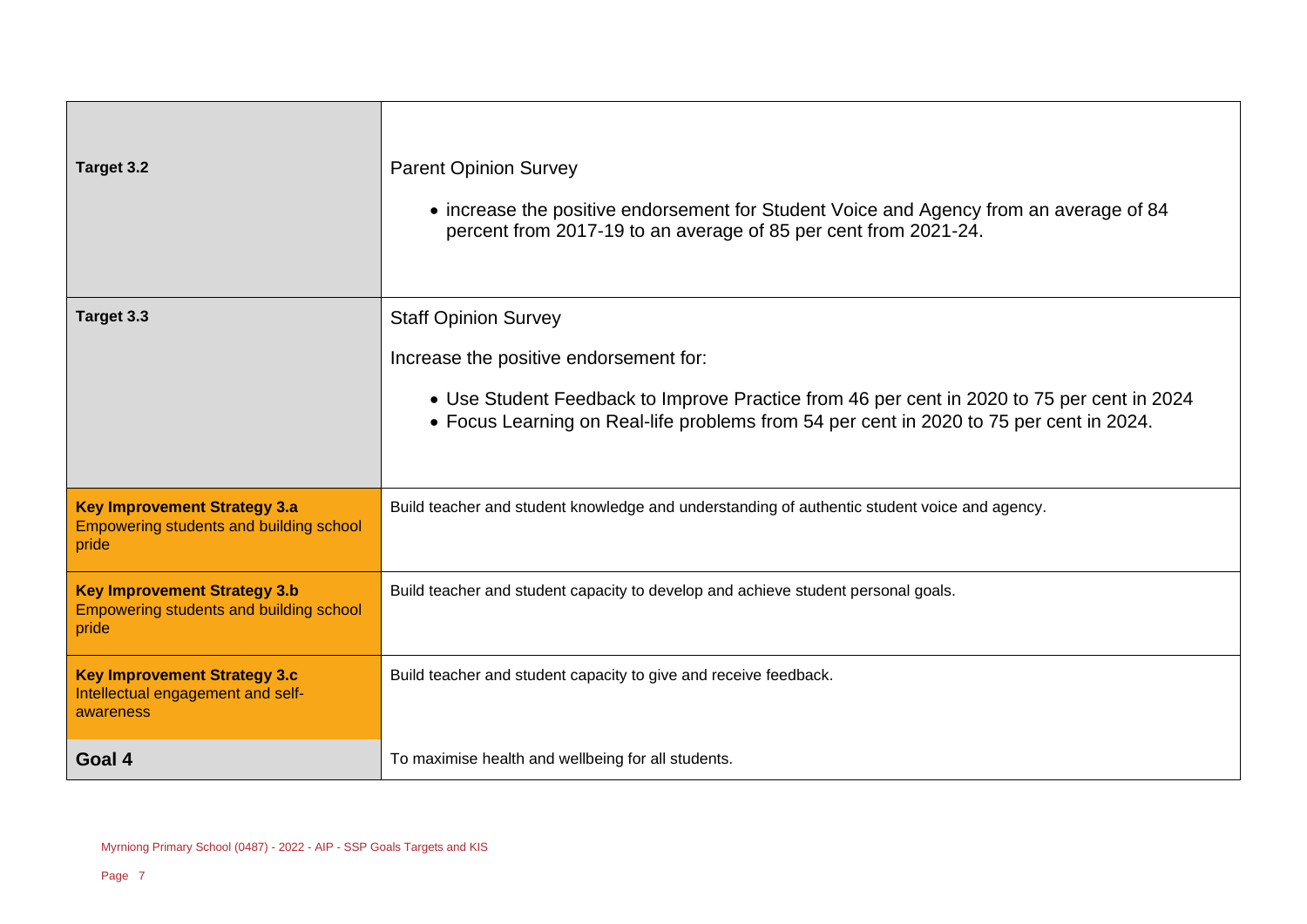| Target 4.1                                                        | <b>Attitudes to School Survey</b><br>Improve the positive endorsement of:<br>• Sense of Confidence from 78 per cent in 2019 to 85 per cent in 2024<br>• Teacher Concern from 77per cent in 2019 to 85 per cent in 2024.                                                 |
|-------------------------------------------------------------------|-------------------------------------------------------------------------------------------------------------------------------------------------------------------------------------------------------------------------------------------------------------------------|
| Target 4.2                                                        | <b>Parent Opinion Survey</b><br>Improve positive endorsement of:<br>• Respect for Diversity from 81 per cent in 2019 to an average of 87 per cent from 2021-24<br>• Promoting Positive Behaviour from 83 per cent in 2019 to an average of 88 per cent from<br>2021-24. |
| Target 4.3                                                        | <b>Staff Opinion Survey</b><br>• improve positive endorsement of School Climate from 72 per cent in 2020 to 80 per cent in<br>2024.                                                                                                                                     |
| <b>Key Improvement Strategy 4.a</b><br>Vision, values and culture | Redefine the vision and values of the school and embed these in everyday practice.                                                                                                                                                                                      |
| <b>Key Improvement Strategy 4.b</b>                               | Build the capability of students to be socially competent.                                                                                                                                                                                                              |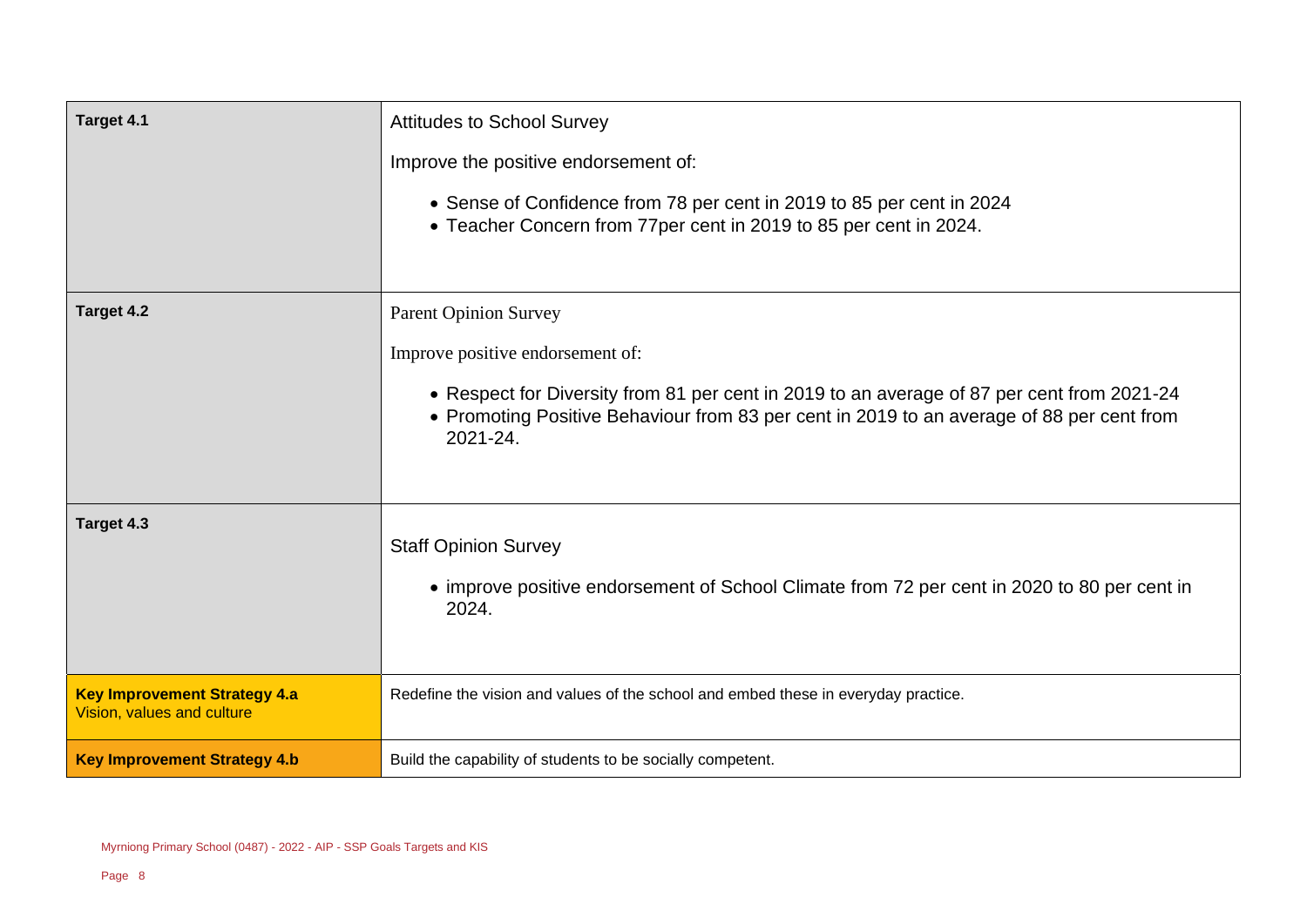Empowering students and building school pride

**Key Improvement Strategy 4.c** Setting expectations and promoting inclusion

Implement a consistent approach to positive school-wide behaviour.

Myrniong Primary School (0487) - 2022 - AIP - SSP Goals Targets and KIS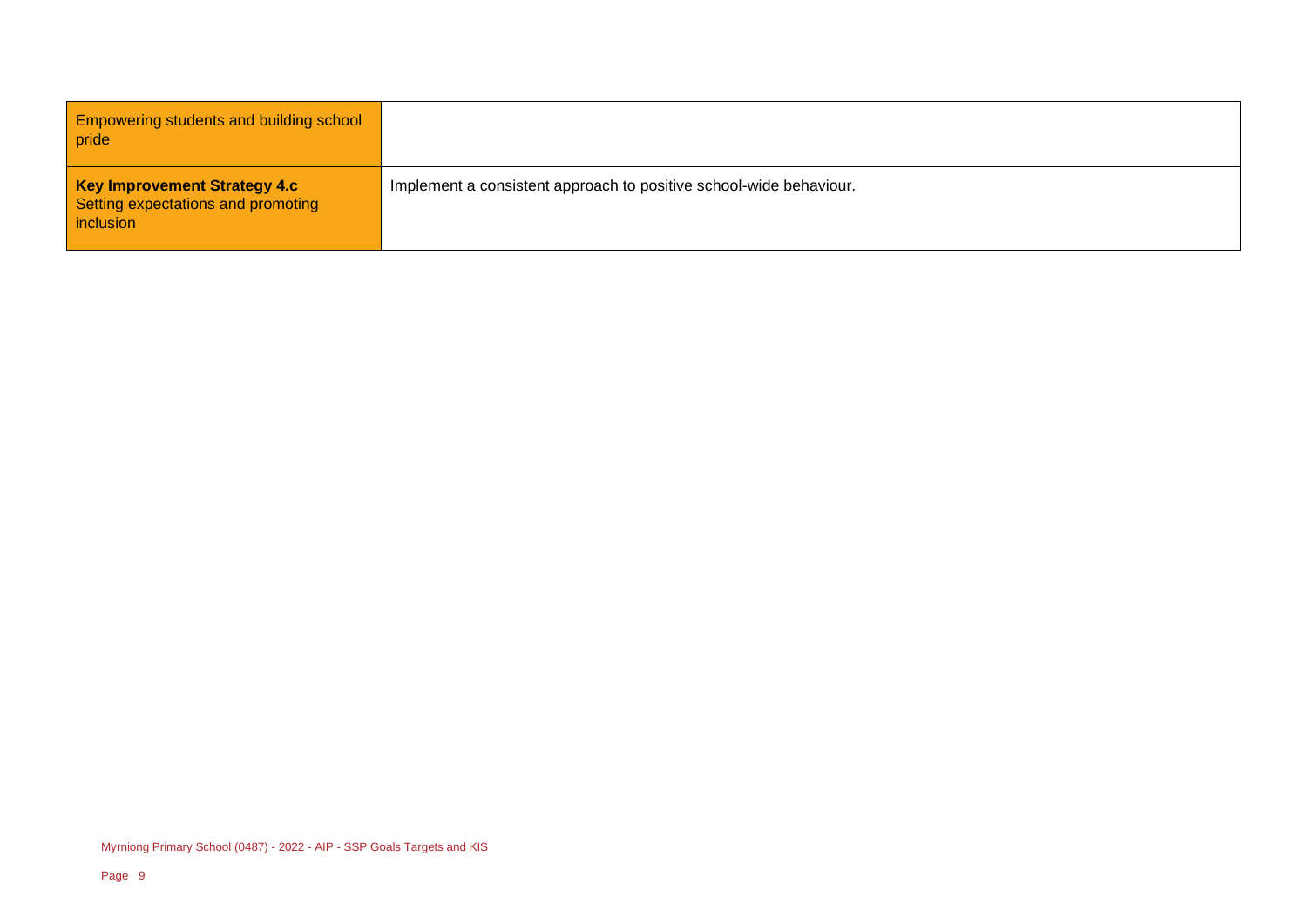### **Select Annual Goals and KIS**

| <b>Four Year Strategic Goals</b>                                                                                                                                                              | Is this<br>selected for<br>focus this<br>year? | <b>Four Year Strategic Targets</b> | 12 month target<br>The 12 month target is an incremental step<br>towards meeting the 4-year target, using the<br>same data set.                                                                                                                                                                                                                                                                                                                                                                                                                                                                                                                                                                                                                  |
|-----------------------------------------------------------------------------------------------------------------------------------------------------------------------------------------------|------------------------------------------------|------------------------------------|--------------------------------------------------------------------------------------------------------------------------------------------------------------------------------------------------------------------------------------------------------------------------------------------------------------------------------------------------------------------------------------------------------------------------------------------------------------------------------------------------------------------------------------------------------------------------------------------------------------------------------------------------------------------------------------------------------------------------------------------------|
| <b>2022 Priorities Goal</b><br><br><br>Some of our students have thrived in<br>the remote learning environment,<br>others have maintained their learning<br>progress, and some need extra<br> | Yes                                            | Support for the 2022 Priorities    | Increase the % of positive endorsement<br>for Student Voice and Agency on the<br>Attitudes to School Survey from 64% to<br>75%<br><b>NAPLAN</b><br>decrease the percentage of Year 5<br>students in the bottom two bands for<br>Writing from 29 per cent in 2021 to 26 per<br>cent in 2022.<br>increase the percentage of Year 5<br>students in the top two bands for Writing<br>from 24 per cent in 2021 to 25 per cent in<br>2022.<br><b>Staff Opinion Survey</b><br>Improve the positive endorsement for:<br>Teaching and Learning - Evaluation<br>Module from 67 per cent in 2020 to 70<br>per cent in 2022<br>Teaching and Learning - Planning<br>Module from 77 per cent in 2020 to 78<br>per cent in 2022.<br><b>Staff Opinion Survey</b> |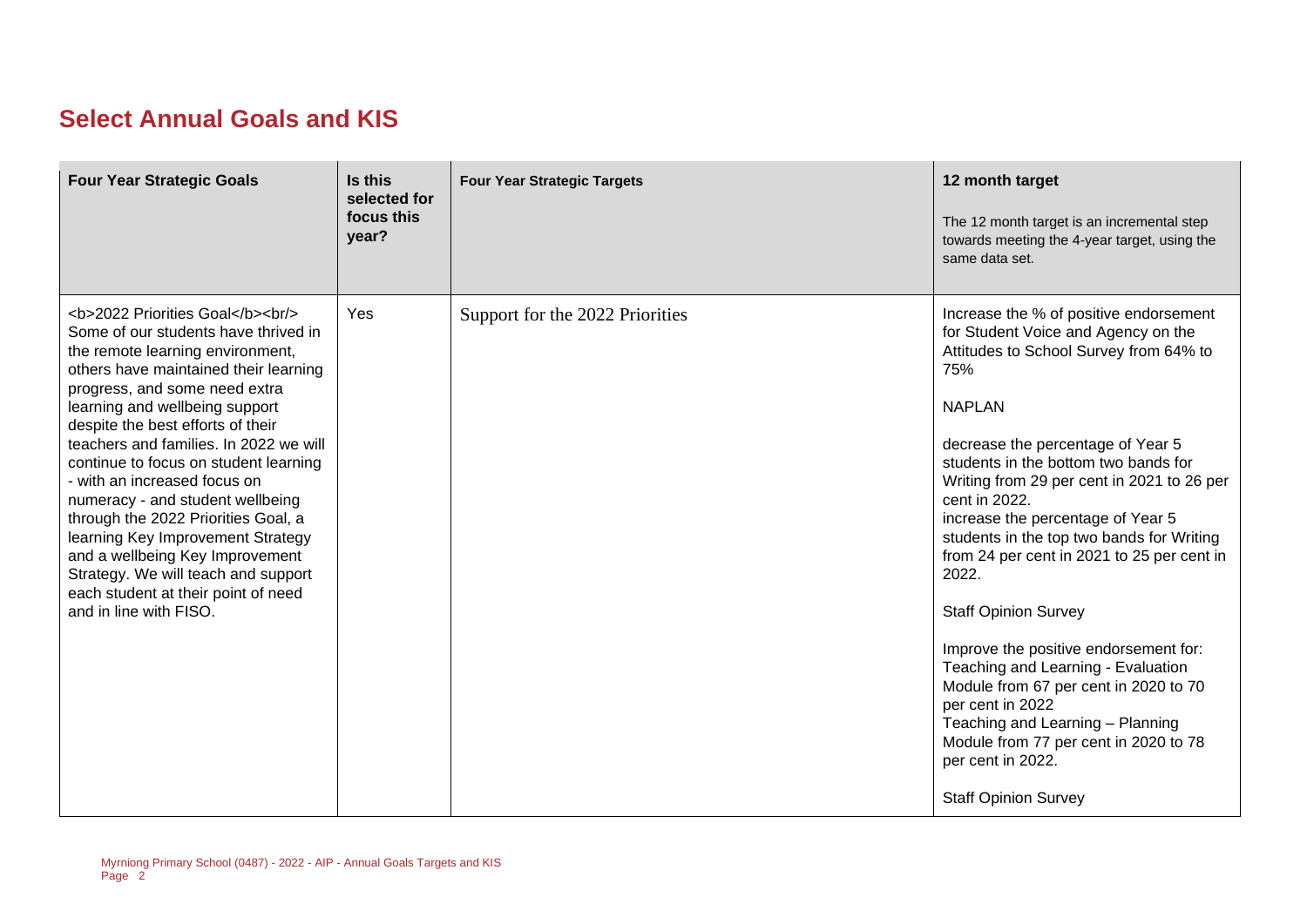|                                                                 |    |                                                                                                                                                                                                                                                                                                                                                              | Increase the positive endorsement for:<br>Use Student Feedback to Improve<br>Practice from 46 per cent in 2020 to 50<br>per cent in 2022<br>Focus Learning on Real-life problems<br>from 54 per cent in 2020 to 60 per cent in<br>2022. |
|-----------------------------------------------------------------|----|--------------------------------------------------------------------------------------------------------------------------------------------------------------------------------------------------------------------------------------------------------------------------------------------------------------------------------------------------------------|-----------------------------------------------------------------------------------------------------------------------------------------------------------------------------------------------------------------------------------------|
| To improve student learning growth in<br>literacy and numeracy. | No | <b>NAPLAN</b><br>• improve above benchmark growth in Reading<br>from 29 per cent in 2021 to 35 per cent by 2024<br>• decrease the below benchmark growth in<br>Reading from 24 per cent in 2021 to 15 per cent<br>in 2024, in Numeracy from 24 per cent in 2021 to<br>20 per cent in 2024 and in Writing from 50 per<br>cent in 2021 to 25 per cent in 2024. |                                                                                                                                                                                                                                         |
|                                                                 |    | <b>NAPLAN</b><br>• decrease the percentage of Year 5 students in<br>the bottom two bands for Writing from 29 per<br>cent in 2021 to 15 per cent in 2024<br>• increase the percentage of Year 5 students in the<br>top two bands for Writing from 24 per cent in<br>2021 to 30 per cent in 2024.                                                              |                                                                                                                                                                                                                                         |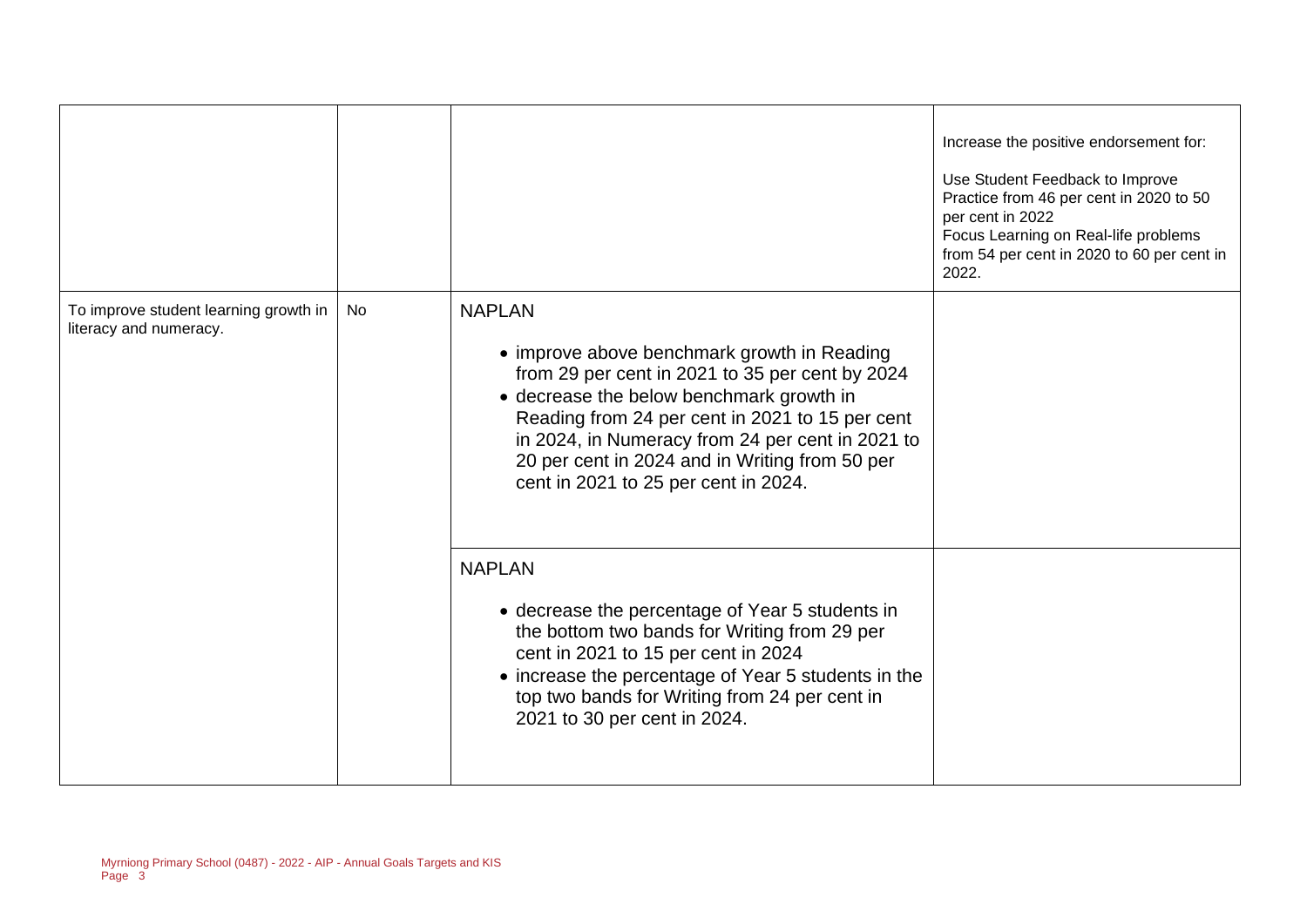|                                               |    | <b>Staff Opinion Survey</b><br>Improve the positive endorsement for:<br>• Teaching and Learning - Evaluation Module from<br>67 per cent in 2020 to 80 per cent in 2024<br>• Teaching and Learning - Planning Module from<br>77 per cent in 2020 to 85 per cent in 2024. |  |
|-----------------------------------------------|----|-------------------------------------------------------------------------------------------------------------------------------------------------------------------------------------------------------------------------------------------------------------------------|--|
| To enhance student engagement in<br>learning. | No | Attitudes to School Survey<br>Increase the positive endorsement for:<br>• Student Voice and Agency from 75 per cent in<br>2019 to 85 per cent in 2024<br>• Effort from 77 per cent in 2019 to 85 per cent in<br>2024.                                                   |  |
|                                               |    | <b>Parent Opinion Survey</b><br>• increase the positive endorsement for Student<br>Voice and Agency from an average of 84 percent<br>from 2017-19 to an average of 85 per cent from<br>2021-24.<br><b>Staff Opinion Survey</b>                                          |  |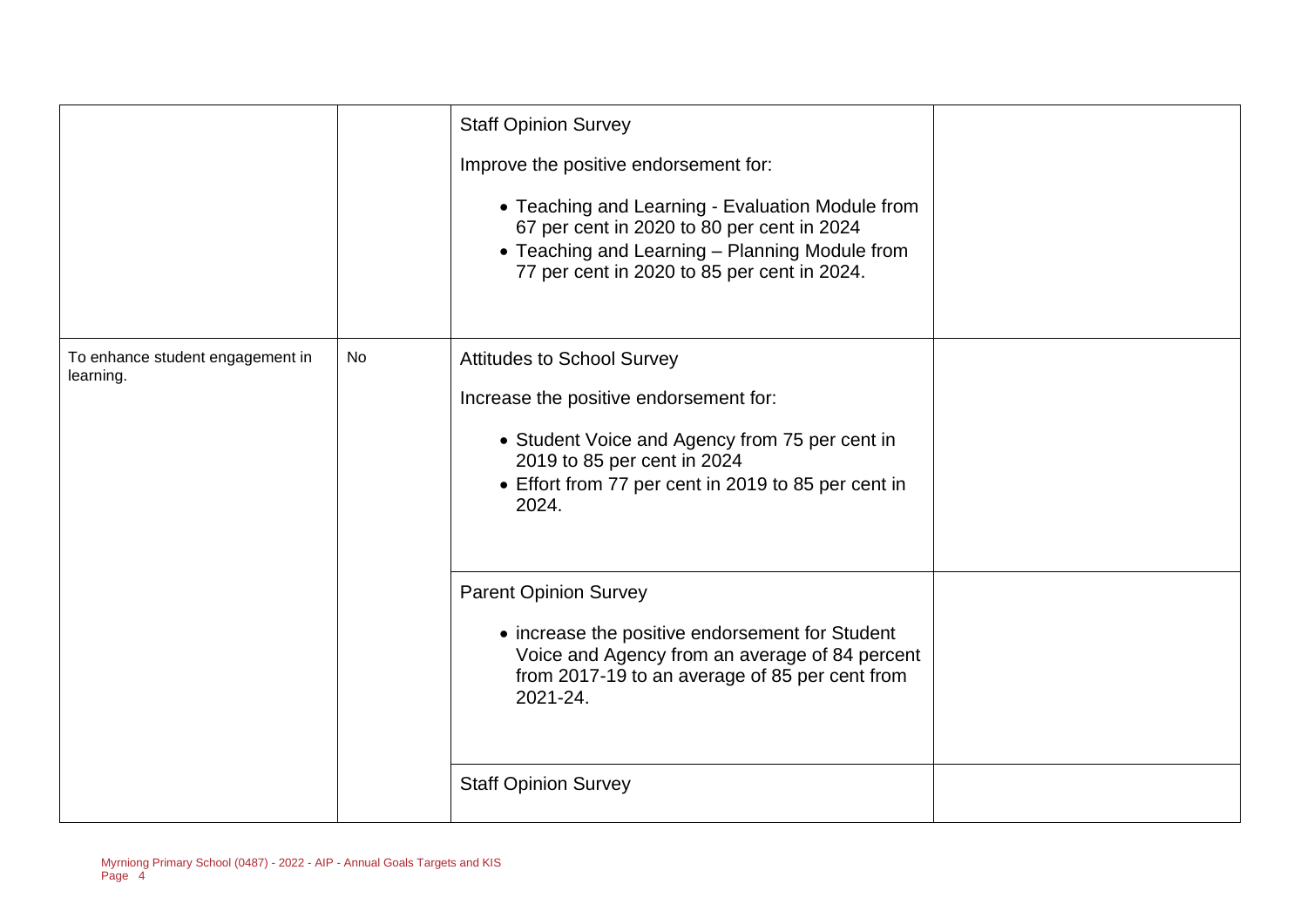|                                                       |    | Increase the positive endorsement for:<br>• Use Student Feedback to Improve Practice from<br>46 per cent in 2020 to 75 per cent in 2024<br>• Focus Learning on Real-life problems from 54<br>per cent in 2020 to 75 per cent in 2024.                                      |  |
|-------------------------------------------------------|----|----------------------------------------------------------------------------------------------------------------------------------------------------------------------------------------------------------------------------------------------------------------------------|--|
| To maximise health and wellbeing for<br>all students. | No | <b>Attitudes to School Survey</b><br>Improve the positive endorsement of:<br>• Sense of Confidence from 78 per cent in 2019 to<br>85 per cent in 2024<br>• Teacher Concern from 77per cent in 2019 to 85<br>per cent in 2024.                                              |  |
|                                                       |    | <b>Parent Opinion Survey</b><br>Improve positive endorsement of:<br>• Respect for Diversity from 81 per cent in 2019 to<br>an average of 87 per cent from 2021-24<br>• Promoting Positive Behaviour from 83 per cent in<br>2019 to an average of 88 per cent from 2021-24. |  |
|                                                       |    | <b>Staff Opinion Survey</b>                                                                                                                                                                                                                                                |  |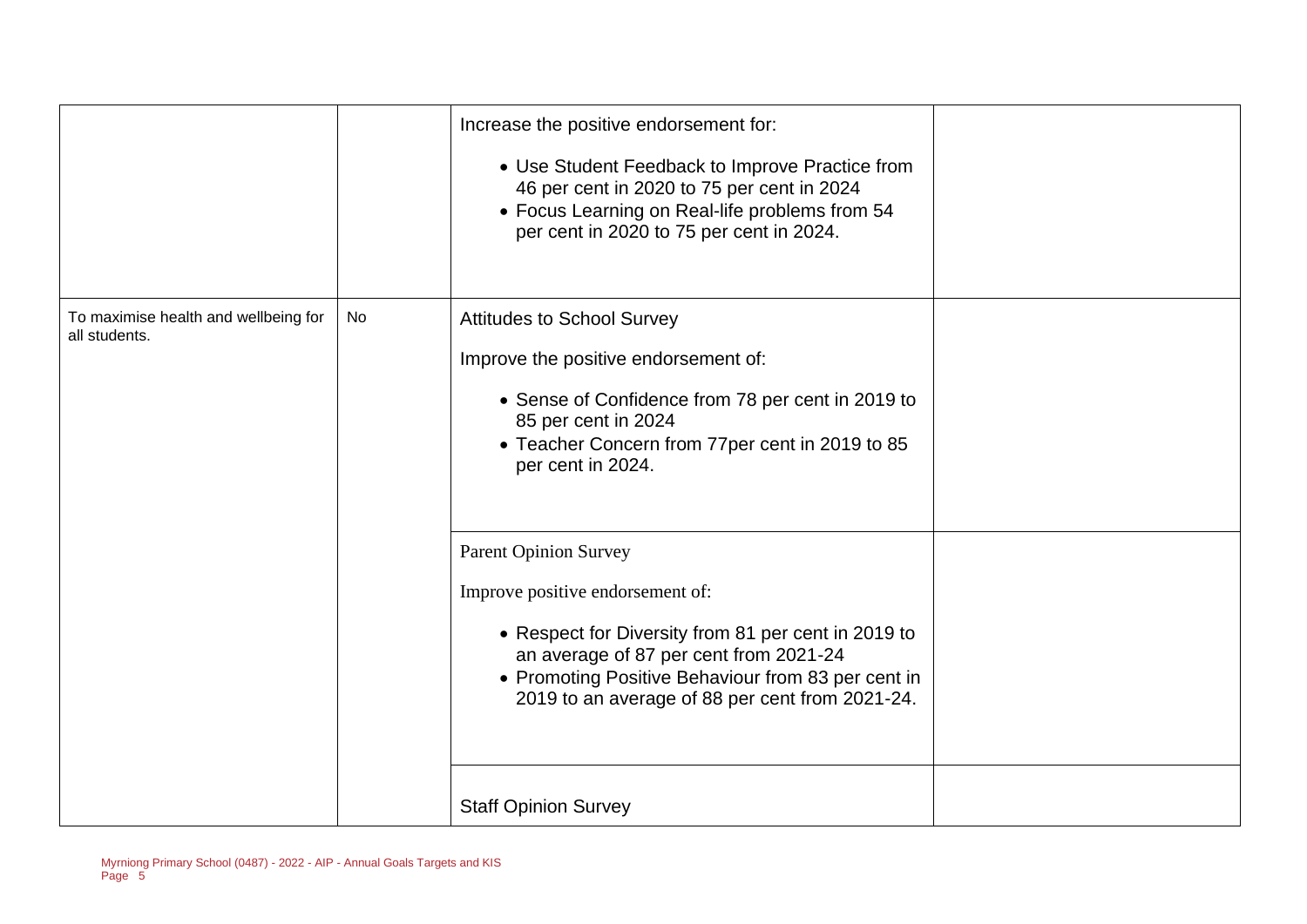|  |  | • improve positive endorsement of School Climate<br>from 72 per cent in 2020 to 80 per cent in 2024. |  |
|--|--|------------------------------------------------------------------------------------------------------|--|
|--|--|------------------------------------------------------------------------------------------------------|--|

| Goal 1              | <b>2022 Priorities Goal</b><br><br><br>Some of our students have thrived in the remote learning environment, others have maintained their learning progress, and<br>some need extra learning and wellbeing support despite the best efforts of their teachers and families. In 2022 we will continue<br>to focus on student learning - with an increased focus on numeracy - and student wellbeing through the 2022 Priorities Goal, a<br>learning Key Improvement Strategy and a wellbeing Key Improvement Strategy. We will teach and support each student at<br>their point of need and in line with FISO. |
|---------------------|---------------------------------------------------------------------------------------------------------------------------------------------------------------------------------------------------------------------------------------------------------------------------------------------------------------------------------------------------------------------------------------------------------------------------------------------------------------------------------------------------------------------------------------------------------------------------------------------------------------|
| 12 Month Target 1.1 | Increase the % of positive endorsement for Student Voice and Agency on the Attitudes to School Survey from 64% to 75%<br><b>NAPLAN</b>                                                                                                                                                                                                                                                                                                                                                                                                                                                                        |
|                     | decrease the percentage of Year 5 students in the bottom two bands for Writing from 29 per cent in 2021 to 26 per cent in                                                                                                                                                                                                                                                                                                                                                                                                                                                                                     |
|                     | 2022.<br>increase the percentage of Year 5 students in the top two bands for Writing from 24 per cent in 2021 to 25 per cent in 2022.                                                                                                                                                                                                                                                                                                                                                                                                                                                                         |
|                     | <b>Staff Opinion Survey</b>                                                                                                                                                                                                                                                                                                                                                                                                                                                                                                                                                                                   |
|                     | Improve the positive endorsement for:<br>Teaching and Learning - Evaluation Module from 67 per cent in 2020 to 70 per cent in 2022<br>Teaching and Learning – Planning Module from 77 per cent in 2020 to 78 per cent in 2022.                                                                                                                                                                                                                                                                                                                                                                                |
|                     | <b>Staff Opinion Survey</b>                                                                                                                                                                                                                                                                                                                                                                                                                                                                                                                                                                                   |
|                     | Increase the positive endorsement for:                                                                                                                                                                                                                                                                                                                                                                                                                                                                                                                                                                        |
|                     | Use Student Feedback to Improve Practice from 46 per cent in 2020 to 50 per cent in 2022<br>Focus Learning on Real-life problems from 54 per cent in 2020 to 60 per cent in 2022.                                                                                                                                                                                                                                                                                                                                                                                                                             |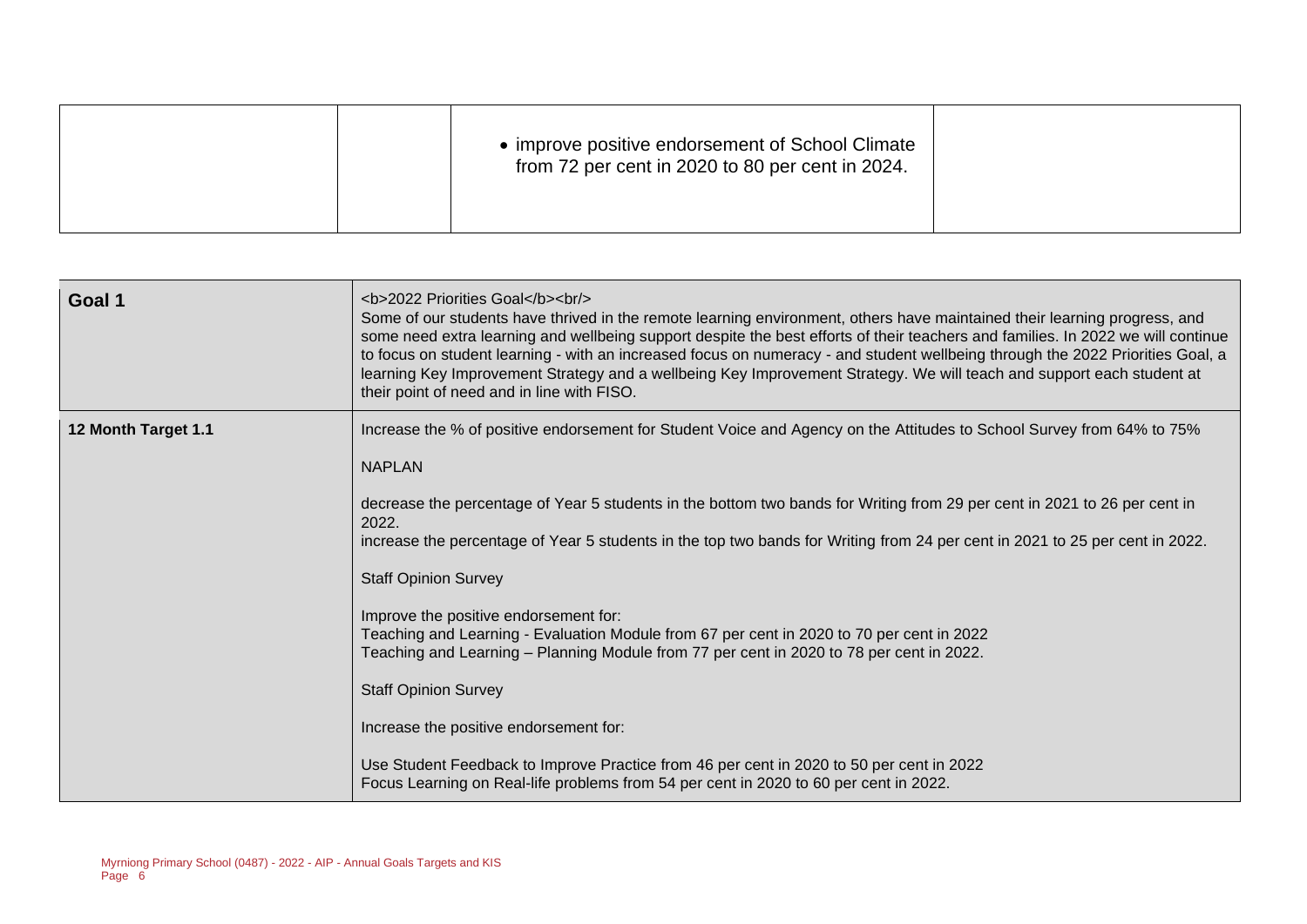| <b>Key Improvement Strategies</b>                                                                                                                                                                                                                                                         |                                                                                                                                                 | Is this KIS selected for focus this<br>year? |
|-------------------------------------------------------------------------------------------------------------------------------------------------------------------------------------------------------------------------------------------------------------------------------------------|-------------------------------------------------------------------------------------------------------------------------------------------------|----------------------------------------------|
| KIS <sub>1</sub><br>Priority 2022 Dimension                                                                                                                                                                                                                                               | Learning - Support both those who need extra support and those who have thrived to<br>continue to extend their learning, especially in numeracy | Yes                                          |
| KIS <sub>2</sub><br>Priority 2022 Dimension                                                                                                                                                                                                                                               | Wellbeing - Effectively mobilise available resources to support students' wellbeing and<br>mental health, especially the most vulnerable        | Yes                                          |
| Explain why the school has selected this<br>KIS as a focus for this year. Please make<br>reference to the self-evaluation, relevant<br>school data, the progress against School<br>Strategic Plan (SSP) goals, targets, and the<br>diagnosis of issues requiring particular<br>attention. | Please leave this field empty. Schools are not required to provide a rationale as this is in line with system priorities for 2022.              |                                              |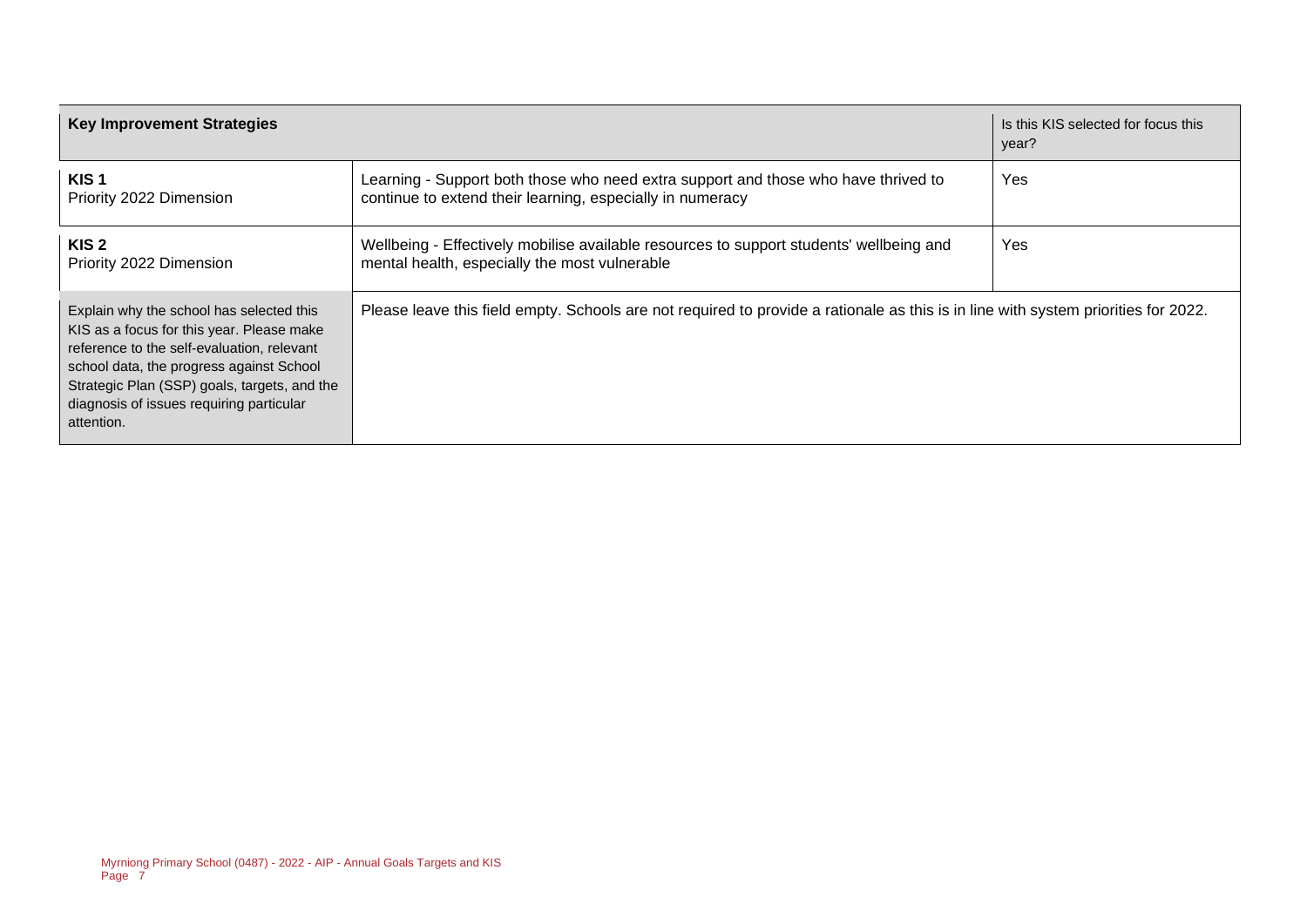### **Define Actions, Outcomes and Activities**

| Goal 1                                      | <b>2022 Priorities Goal</b><br>Some of our students have thrived in the remote learning environment, others have maintained their learning progress, and some<br>need extra learning and wellbeing support despite the best efforts of their teachers and families. In 2022 we will continue to focus on<br>student learning - with an increased focus on numeracy - and student wellbeing through the 2022 Priorities Goal, a learning Key<br>Improvement Strategy and a wellbeing Key Improvement Strategy. We will teach and support each student at their point of need and<br>in line with FISO.                                                                                                                                                                                                                                                                                                                                    |
|---------------------------------------------|------------------------------------------------------------------------------------------------------------------------------------------------------------------------------------------------------------------------------------------------------------------------------------------------------------------------------------------------------------------------------------------------------------------------------------------------------------------------------------------------------------------------------------------------------------------------------------------------------------------------------------------------------------------------------------------------------------------------------------------------------------------------------------------------------------------------------------------------------------------------------------------------------------------------------------------|
| 12 Month Target 1.1                         | Increase the % of positive endorsement for Student Voice and Agency on the Attitudes to School Survey from 64% to 75%<br><b>NAPLAN</b><br>decrease the percentage of Year 5 students in the bottom two bands for Writing from 29 per cent in 2021 to 26 per cent in 2022.<br>increase the percentage of Year 5 students in the top two bands for Writing from 24 per cent in 2021 to 25 per cent in 2022.<br><b>Staff Opinion Survey</b><br>Improve the positive endorsement for:<br>Teaching and Learning - Evaluation Module from 67 per cent in 2020 to 70 per cent in 2022<br>Teaching and Learning – Planning Module from 77 per cent in 2020 to 78 per cent in 2022.<br><b>Staff Opinion Survey</b><br>Increase the positive endorsement for:<br>Use Student Feedback to Improve Practice from 46 per cent in 2020 to 50 per cent in 2022<br>Focus Learning on Real-life problems from 54 per cent in 2020 to 60 per cent in 2022. |
|                                             |                                                                                                                                                                                                                                                                                                                                                                                                                                                                                                                                                                                                                                                                                                                                                                                                                                                                                                                                          |
| KIS <sub>1</sub><br>Priority 2022 Dimension | Learning - Support both those who need extra support and those who have thrived to continue to extend their learning, especially in<br>numeracy                                                                                                                                                                                                                                                                                                                                                                                                                                                                                                                                                                                                                                                                                                                                                                                          |
| <b>Actions</b>                              | - Further develop data literacy of teaching and ES staff to inform teaching and learning practices, including differentiation                                                                                                                                                                                                                                                                                                                                                                                                                                                                                                                                                                                                                                                                                                                                                                                                            |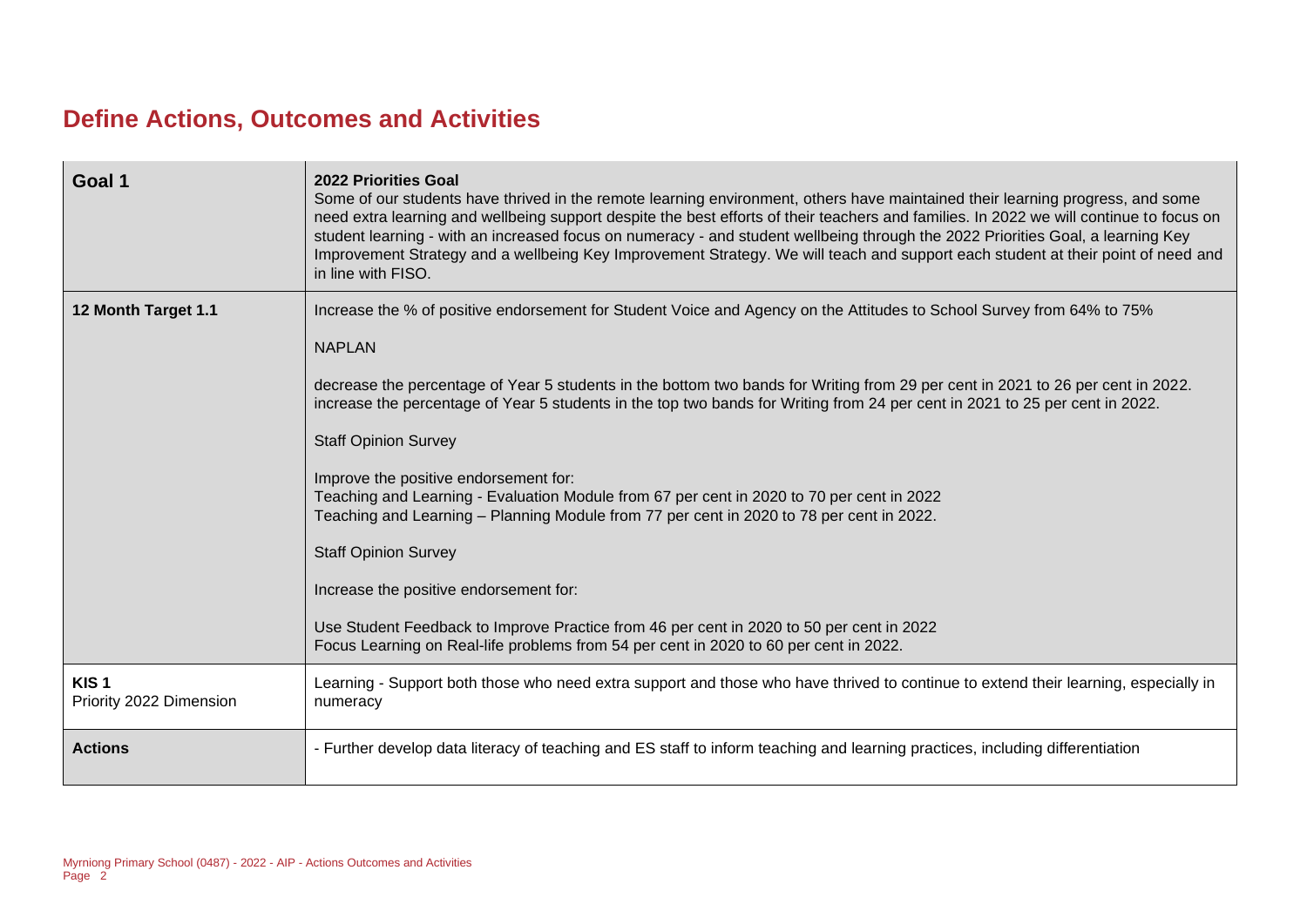| <b>Outcomes</b>                                                                                                                                                                                                                                                                | - Teachers will confidently and accurately identify student learning needs of their students<br>- PLCs will meet to engage in reflective practice, evaluate and plan curriculum, assessments, lessons<br>- Teachers will use HITs, with a focus on differentiation, to plan units and lessons<br>- Teachers will consistently and explicitly implement the school's instructional models<br>- Students will know how lessons are structured and how this supports their learning i.e. Big Book of Learning<br>- Teachers will provide regular feedback and monitor student progress<br>- Students in need of targeted academic support or intervention will be identified and supported<br>- Nominated or relevant teachers, leaders and ES staff will establish intervention/small group programs |                                                            |                                 |                                  |                                                                                                                                                                                                                                               |
|--------------------------------------------------------------------------------------------------------------------------------------------------------------------------------------------------------------------------------------------------------------------------------|----------------------------------------------------------------------------------------------------------------------------------------------------------------------------------------------------------------------------------------------------------------------------------------------------------------------------------------------------------------------------------------------------------------------------------------------------------------------------------------------------------------------------------------------------------------------------------------------------------------------------------------------------------------------------------------------------------------------------------------------------------------------------------------------------|------------------------------------------------------------|---------------------------------|----------------------------------|-----------------------------------------------------------------------------------------------------------------------------------------------------------------------------------------------------------------------------------------------|
| <b>Success Indicators</b>                                                                                                                                                                                                                                                      | - Teachers' formative assessment data and teacher judgement data<br>- Whole school PAT R, PAT-Maths and PAT-Science data<br>- Teacher records and observations of student progress<br>- Lesson Observations and learning walks demonstrating agreed HITs and instructional models<br>- Implemented professional learning priorities as evidenced in lesson observations and learning walks<br>- Documented assessment schedule and MPS curriculum<br>- DIBELs, Letters and Sounds and PROBE assessments<br>- Work programs clearly show differentiation and High Impact Teaching Strategies                                                                                                                                                                                                        |                                                            |                                 |                                  |                                                                                                                                                                                                                                               |
| <b>Activities and Milestones</b>                                                                                                                                                                                                                                               |                                                                                                                                                                                                                                                                                                                                                                                                                                                                                                                                                                                                                                                                                                                                                                                                    | <b>People Responsible</b>                                  | Is this a PL<br><b>Priority</b> | When                             | <b>Funding Streams</b>                                                                                                                                                                                                                        |
| Strengthen the use of HITs in classrooms, with a focus on<br>differentiation<br>- Plan whole school professional learning in literacy and numeracy<br>Prioritise time in the timetable for teacher and ES teams to<br>collaborate around student learning goals and strategies | Continue to implement EMU (Maths Initiative) in the EY classrooms                                                                                                                                                                                                                                                                                                                                                                                                                                                                                                                                                                                                                                                                                                                                  | ☑ Assistant Principal<br>$\overline{\mathbf{z}}$ Principal | <b>☑</b> PLP<br>Priority        | from:<br>Term 1<br>to:<br>Term 4 | \$5,000.00<br>$\triangleright$ Equity funding will<br>be used<br>Disability Inclusion<br>Tier 2 Funding will be<br>used<br><b>Schools Mental</b><br><b>Health Menu items</b><br>will be used which<br>may include DET<br>funded or free items |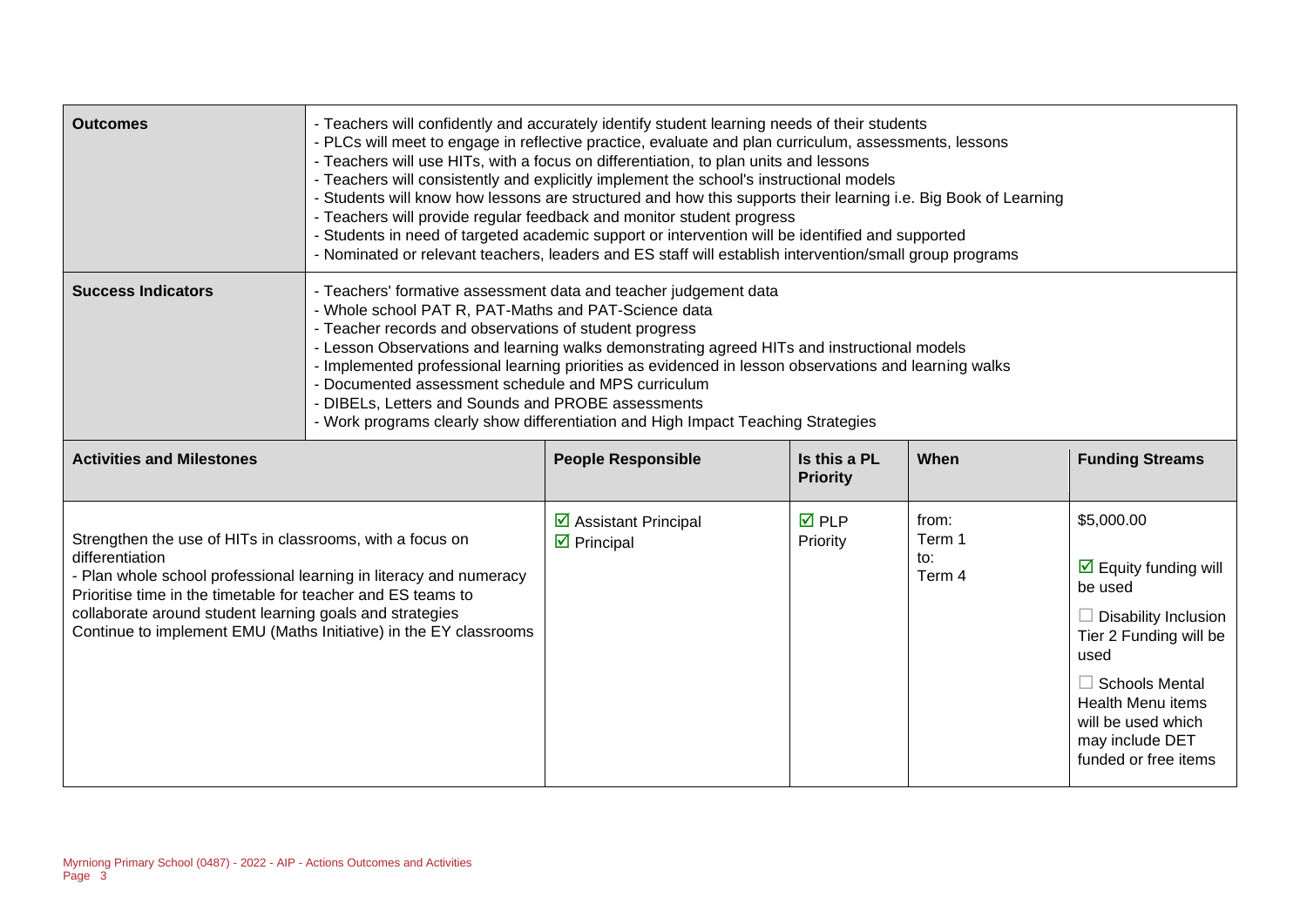| Investigate models for staff professional learning including<br>Coaching and peer observations - Literacy and Numeracy | ☑ School Improvement Team                                     | $\overline{M}$ PLP<br>Priority | from:<br>Term 1<br>to:<br>Term 4 | \$0.00<br>$\Box$ Equity funding will<br>be used<br>$\Box$ Disability Inclusion<br>Tier 2 Funding will be<br>used<br>$\Box$ Schools Mental<br>Health Menu items<br>will be used which<br>may include DET<br>funded or free items                                 |
|------------------------------------------------------------------------------------------------------------------------|---------------------------------------------------------------|--------------------------------|----------------------------------|-----------------------------------------------------------------------------------------------------------------------------------------------------------------------------------------------------------------------------------------------------------------|
| Design and monitor intervention programs                                                                               | $\triangleright$ Assistant Principal<br>$\boxtimes$ Principal | $\Box$ PLP<br>Priority         | from:<br>Term 1<br>to:<br>Term 4 | \$50,000.00<br>$\overline{\mathbf{y}}$ Equity funding will<br>be used<br>$\triangleright$ Disability Inclusion<br>Tier 2 Funding will be<br>used<br>$\Box$ Schools Mental<br>Health Menu items<br>will be used which<br>may include DET<br>funded or free items |
| Implement the PLC structure                                                                                            | ☑ School Improvement Team                                     | $\Box$ PLP<br>Priority         | from:<br>Term 2<br>to:<br>Term 4 | \$10,000.00<br>$\Box$ Equity funding will<br>be used                                                                                                                                                                                                            |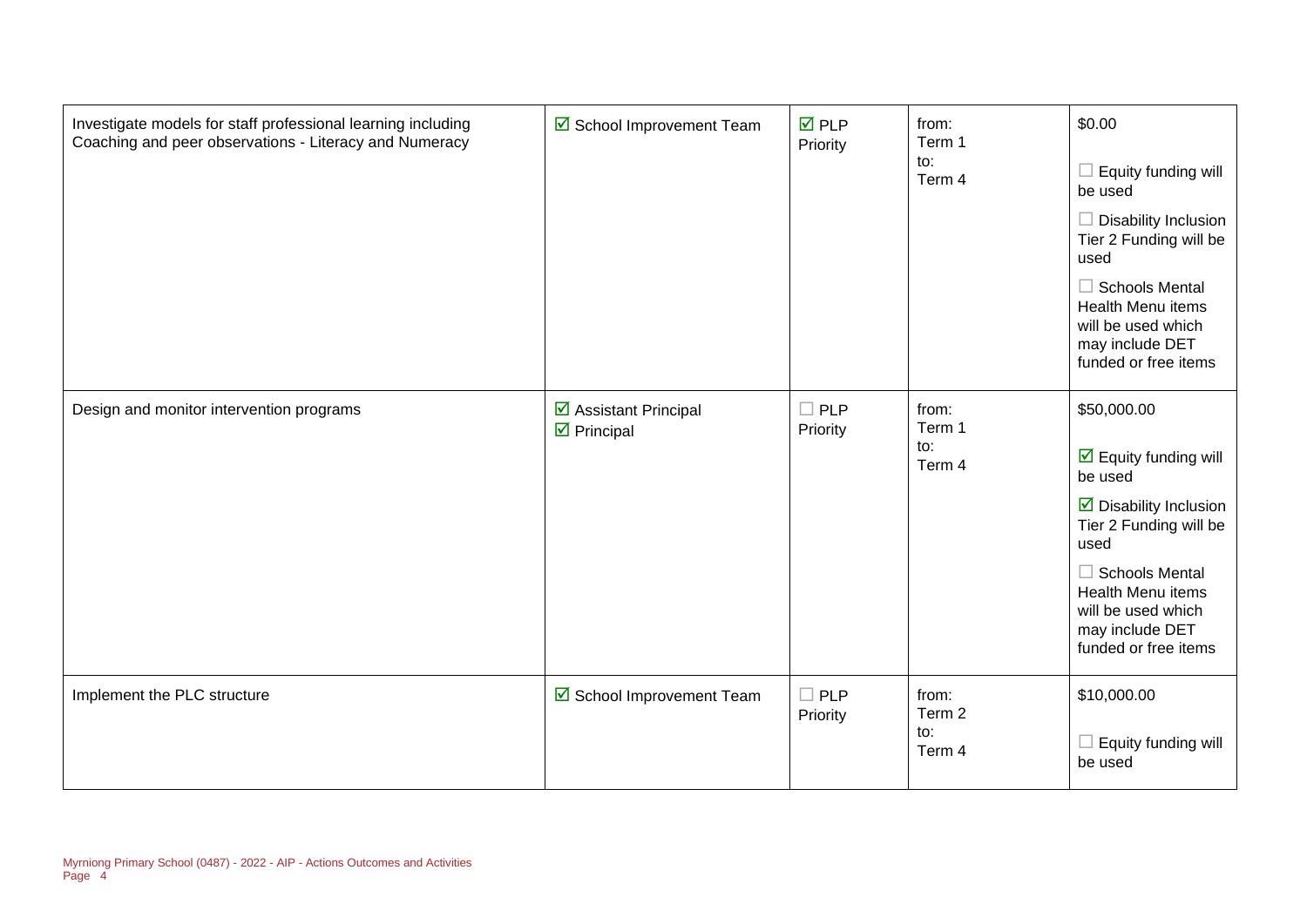|                                                                                      |                                                     |                          |                                  | $\Box$ Disability Inclusion<br>Tier 2 Funding will be<br>used<br>$\Box$ Schools Mental<br>Health Menu items<br>will be used which<br>may include DET<br>funded or free items                                                    |
|--------------------------------------------------------------------------------------|-----------------------------------------------------|--------------------------|----------------------------------|---------------------------------------------------------------------------------------------------------------------------------------------------------------------------------------------------------------------------------|
| Professional learning for staff on data analysis and planning for<br>differentiation | ☑ Assistant Principal<br>$\triangleright$ Principal | $\nabla$ PLP<br>Priority | from:<br>Term 1<br>to:<br>Term 4 | \$0.00<br>$\Box$ Equity funding will<br>be used<br>$\Box$ Disability Inclusion<br>Tier 2 Funding will be<br>used<br>$\Box$ Schools Mental<br>Health Menu items<br>will be used which<br>may include DET<br>funded or free items |
| Continue to monitor the implementation of the Science of reading                     | School Improvement Team                             | $\Box$ PLP<br>Priority   | from:<br>Term 1<br>to:<br>Term 4 | \$0.00<br>$\Box$ Equity funding will<br>be used<br>$\Box$ Disability Inclusion<br>Tier 2 Funding will be<br>used<br>$\Box$ Schools Mental<br><b>Health Menu items</b><br>will be used which                                     |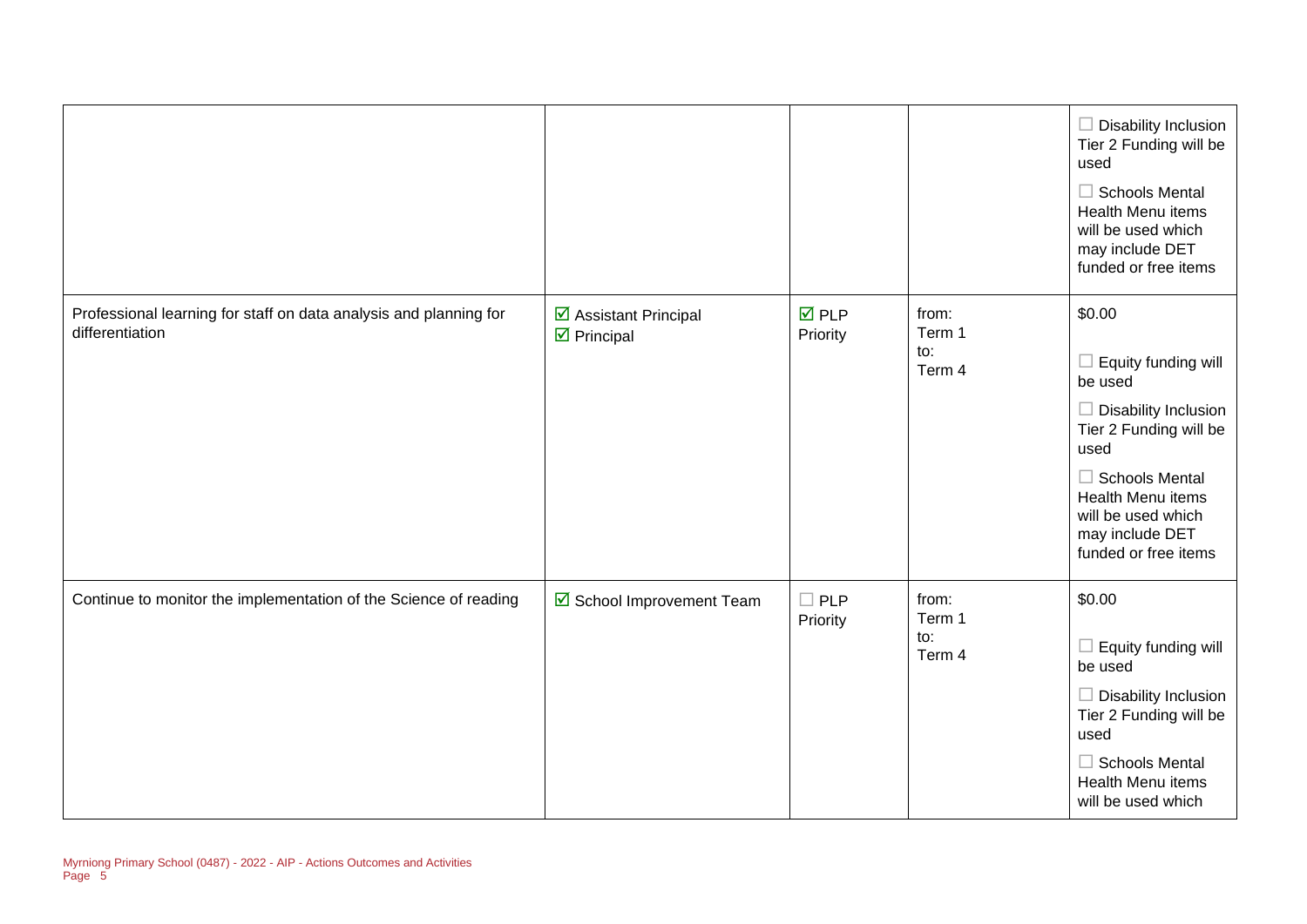|                                                                   |                                                                           |                                |                                  | may include DET<br>funded or free items                                                                                                                                                                                                |
|-------------------------------------------------------------------|---------------------------------------------------------------------------|--------------------------------|----------------------------------|----------------------------------------------------------------------------------------------------------------------------------------------------------------------------------------------------------------------------------------|
| Build staff understanding and knowledge of the Science of Reading | ☑ Literacy Leader                                                         | $\overline{M}$ PLP<br>Priority | from:<br>Term 1<br>to:<br>Term 4 | \$0.00<br>$\Box$ Equity funding will<br>be used<br>$\Box$ Disability Inclusion<br>Tier 2 Funding will be<br>used<br>$\Box$ Schools Mental<br><b>Health Menu items</b><br>will be used which<br>may include DET<br>funded or free items |
| Build staff capacity to read and understand data                  | $\overline{\mathbf{y}}$ Assistant Principal<br>$\triangleright$ Principal | $\overline{M}$ PLP<br>Priority | from:<br>Term 1<br>to:<br>Term 4 | \$0.00<br>$\Box$ Equity funding will<br>be used<br>$\Box$ Disability Inclusion<br>Tier 2 Funding will be<br>used<br>$\Box$ Schools Mental<br><b>Health Menu items</b><br>will be used which<br>may include DET<br>funded or free items |
| Further Embed the Myrniong Primary School Instructional Models    | School Improvement Team                                                   | $\square$ PLP<br>Priority      | from:<br>Term 1                  | \$0.00                                                                                                                                                                                                                                 |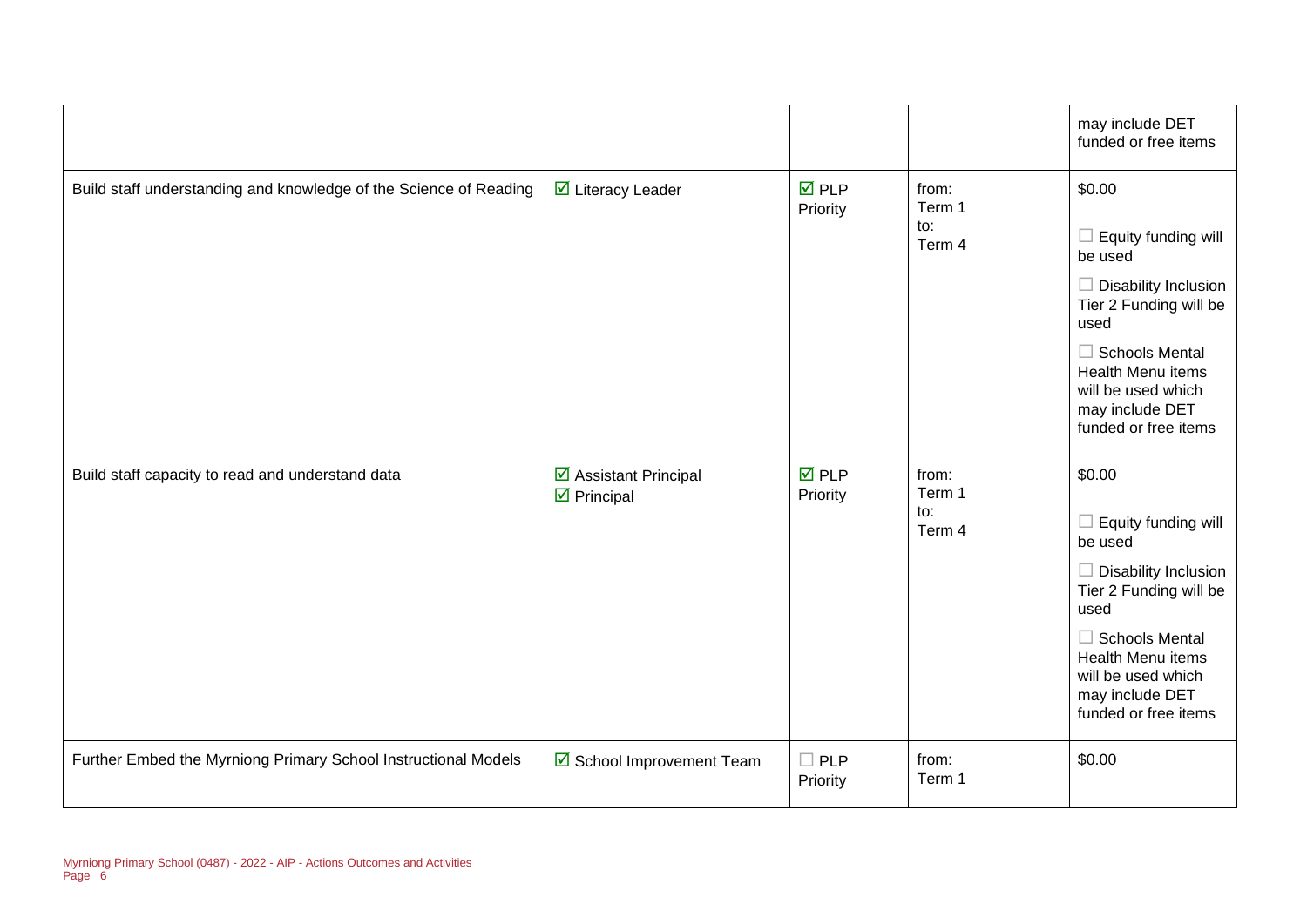|                                                                                            |                                                                                                                                                                                                 |                                                                                                                            |                           | to:<br>Term 4                    | $\Box$ Equity funding will<br>be used<br>$\Box$ Disability Inclusion<br>Tier 2 Funding will be<br>used<br>$\Box$ Schools Mental<br><b>Health Menu items</b><br>will be used which<br>may include DET<br>funded or free items           |  |
|--------------------------------------------------------------------------------------------|-------------------------------------------------------------------------------------------------------------------------------------------------------------------------------------------------|----------------------------------------------------------------------------------------------------------------------------|---------------------------|----------------------------------|----------------------------------------------------------------------------------------------------------------------------------------------------------------------------------------------------------------------------------------|--|
| Moderate and analyse student work samples in writing and maths<br>and determine next steps |                                                                                                                                                                                                 | ☑ Assistant Principal<br>$\triangleright$ Principal                                                                        | $\square$ PLP<br>Priority | from:<br>Term 1<br>to:<br>Term 4 | \$0.00<br>$\Box$ Equity funding will<br>be used<br>$\Box$ Disability Inclusion<br>Tier 2 Funding will be<br>used<br>$\Box$ Schools Mental<br><b>Health Menu items</b><br>will be used which<br>may include DET<br>funded or free items |  |
| KIS <sub>2</sub><br>Priority 2022 Dimension                                                | Wellbeing - Effectively mobilise available resources to support students' wellbeing and mental health, especially the most vulnerable                                                           |                                                                                                                            |                           |                                  |                                                                                                                                                                                                                                        |  |
| <b>Actions</b>                                                                             | - Refine whole school approach to wellbeing to consider actions at the leadership, teacher and student level<br>Embed a school wide approach that promotes positive mental health and wellbeing |                                                                                                                            |                           |                                  |                                                                                                                                                                                                                                        |  |
| <b>Outcomes</b>                                                                            | inclusion                                                                                                                                                                                       | - Teachers, leaders and the school community will share a common understanding of the whole school approach to wellbeing & |                           |                                  |                                                                                                                                                                                                                                        |  |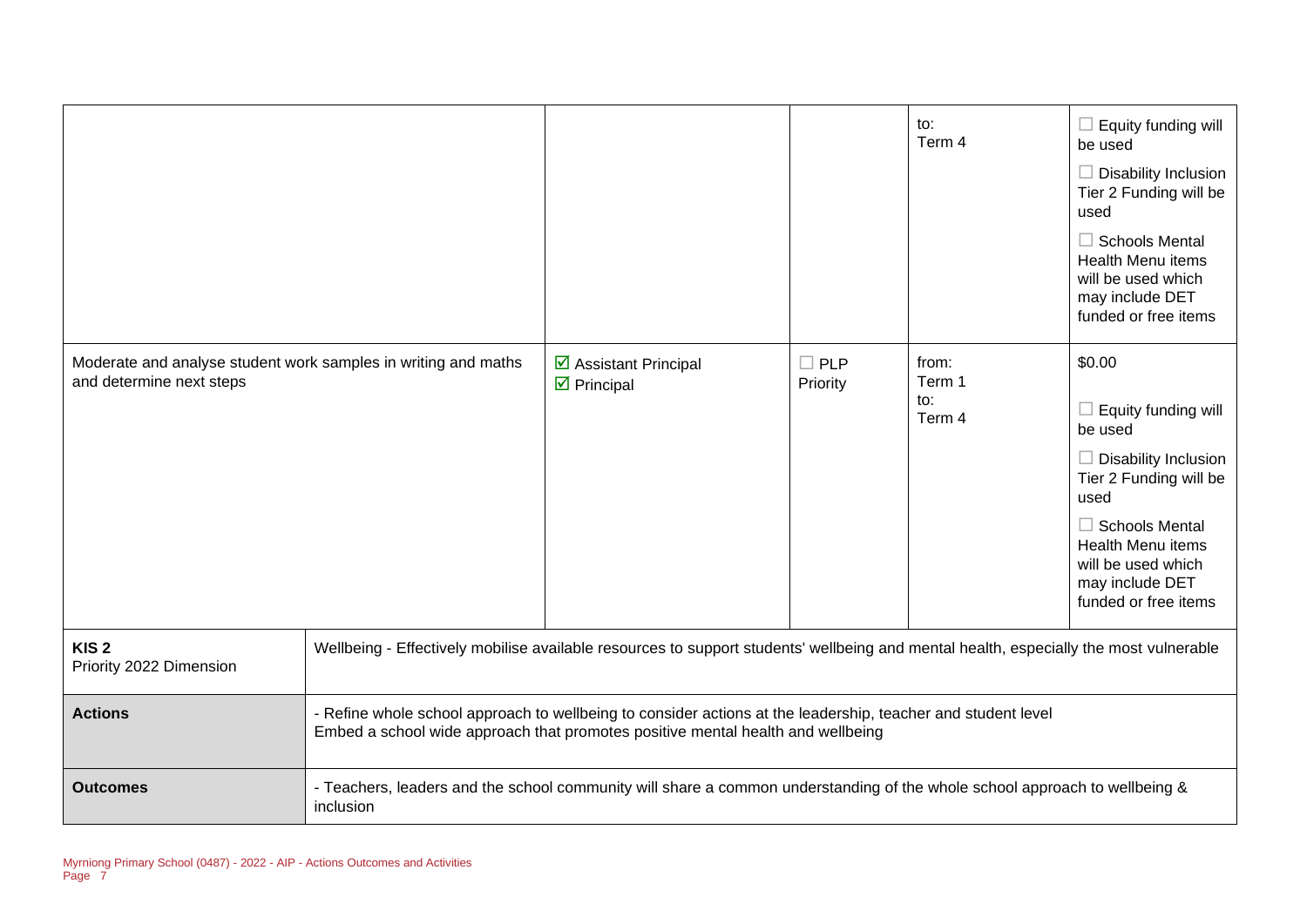|                                                                                                                                                                  | - At-risk students will be identified and receive targeted support in a timely manner<br>- Teachers will model, and are consistent in, agreed routines<br>- Students will have strong relationships with peers<br>- Teachers and leaders will integrate socio-emotional learning into school practice, policies and programs<br>- Students will engage in collegiate school-wide activities in a re-established house structure/sports program |                                                |                                 |                                  |                                                                                                                                                                                                                                           |
|------------------------------------------------------------------------------------------------------------------------------------------------------------------|------------------------------------------------------------------------------------------------------------------------------------------------------------------------------------------------------------------------------------------------------------------------------------------------------------------------------------------------------------------------------------------------------------------------------------------------|------------------------------------------------|---------------------------------|----------------------------------|-------------------------------------------------------------------------------------------------------------------------------------------------------------------------------------------------------------------------------------------|
| <b>Success Indicators</b>                                                                                                                                        | - Data used to identify students in need of targeted support<br>- Documentation of school-wide wellbeing structures and supports<br>- Student and staff surveys<br>- Appointment/staffing of programs<br>- Observations of changes to classroom practices<br>- Implementation of school-wide positive behaviours in line with the revised values and behaviour matrix<br>- Consistent implementation of agreed processes                       |                                                |                                 |                                  |                                                                                                                                                                                                                                           |
| <b>Activities and Milestones</b>                                                                                                                                 |                                                                                                                                                                                                                                                                                                                                                                                                                                                | <b>People Responsible</b>                      | Is this a PL<br><b>Priority</b> | When                             | <b>Funding Streams</b>                                                                                                                                                                                                                    |
| Strengthen student monitoring and referral processes<br>Re-establish and strengthen within-school structures of community<br>i.e. House structures, sports, etc. |                                                                                                                                                                                                                                                                                                                                                                                                                                                | ☑ Assistant Principal                          | $\Box$ PLP<br>Priority          | from:<br>Term 1<br>to:<br>Term 4 | \$15,300.00<br>Equity funding will<br>be used<br><b>Disability Inclusion</b><br>Tier 2 Funding will be<br>used<br>$\boxtimes$ Schools Mental<br><b>Health Menu items</b><br>will be used which<br>may include DET<br>funded or free items |
| Develop teacher's understanding and practices around Inclusion<br>and Differentiation                                                                            |                                                                                                                                                                                                                                                                                                                                                                                                                                                | ☑ Assistant Principal<br>$\boxtimes$ Principal | $\Box$ PLP<br>Priority          | from:<br>Term 1<br>to:<br>Term 4 | \$0.00<br>Equity funding will<br>be used                                                                                                                                                                                                  |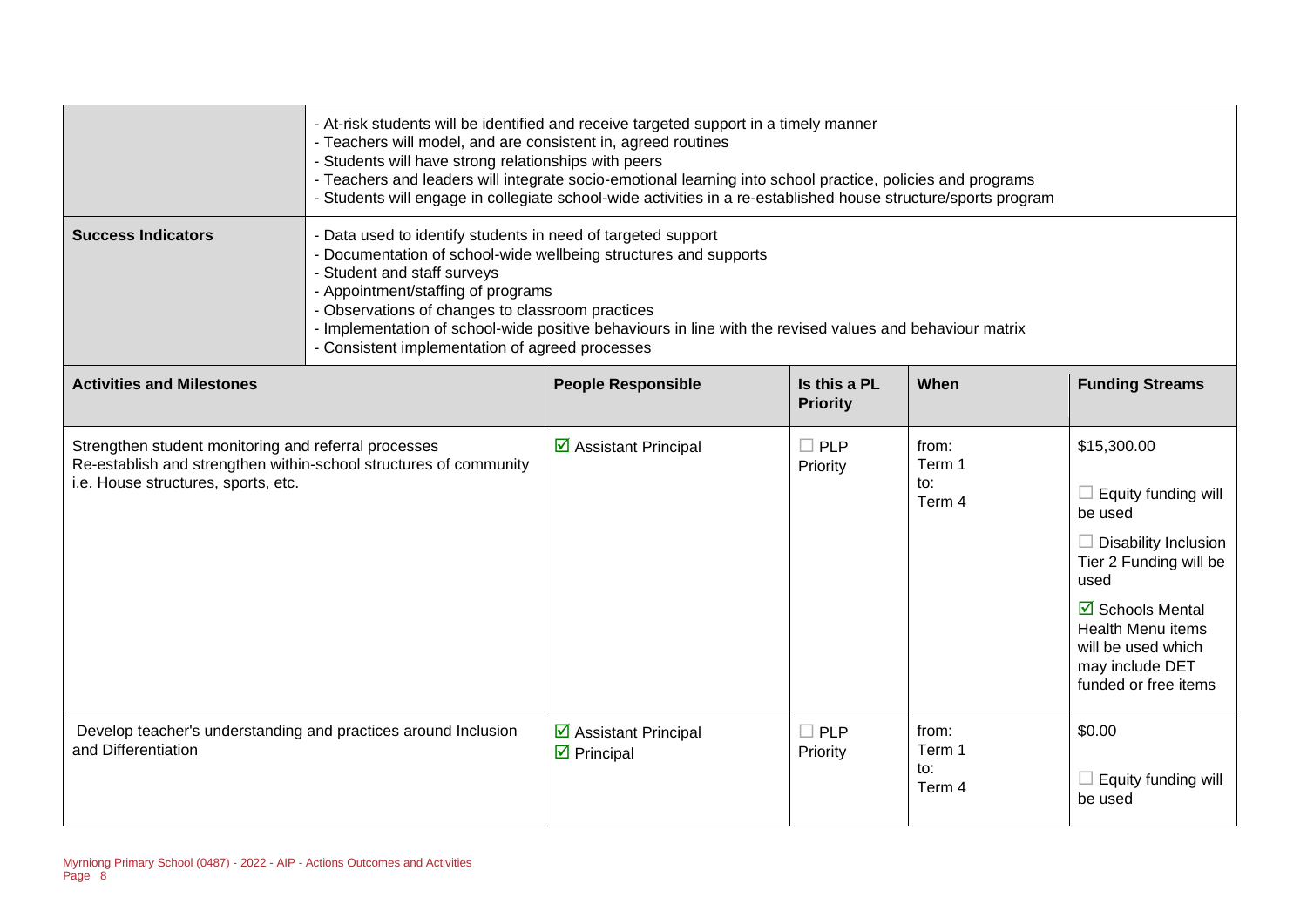|                                                                                                                                                                  |                                                     |                           |                                  | $\Box$ Disability Inclusion<br>Tier 2 Funding will be<br>used<br>$\Box$ Schools Mental<br><b>Health Menu items</b><br>will be used which<br>may include DET<br>funded or free items                                                 |
|------------------------------------------------------------------------------------------------------------------------------------------------------------------|-----------------------------------------------------|---------------------------|----------------------------------|-------------------------------------------------------------------------------------------------------------------------------------------------------------------------------------------------------------------------------------|
| Build on RR whole school approach - including incursions, staff<br>training and parent sessions                                                                  | $\overline{\mathsf{M}}$ All Staff                   | $\square$ PLP<br>Priority | from:<br>Term 1<br>to:<br>Term 4 | \$2,000.00<br>$\Box$ Equity funding will<br>be used<br>$\Box$ Disability Inclusion<br>Tier 2 Funding will be<br>used<br>$\Box$ Schools Mental<br>Health Menu items<br>will be used which<br>may include DET<br>funded or free items |
| Develop documentation for wellbeing programs and processes,<br>including implementation of the behaviour management flowcharts<br>and positive behaviour matrix. | ☑ Assistant Principal<br>$\triangleright$ Principal | $\square$ PLP<br>Priority | from:<br>Term 1<br>to:<br>Term 4 | \$0.00<br>$\Box$ Equity funding will<br>be used<br>$\Box$ Disability Inclusion<br>Tier 2 Funding will be<br>used<br>$\Box$ Schools Mental<br><b>Health Menu items</b><br>will be used which                                         |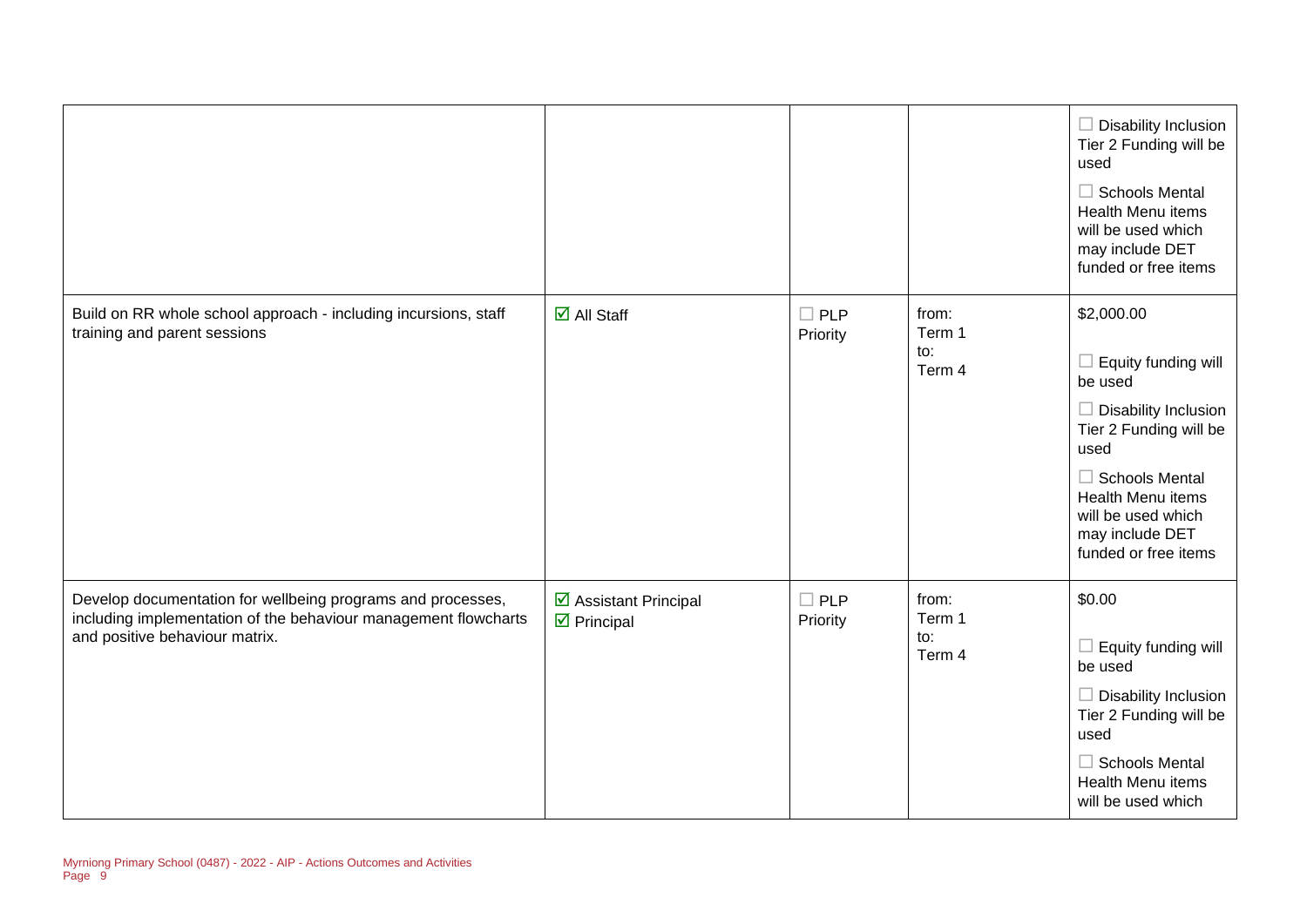|                                                     |                                |                 | may include DET<br>funded or free items                                                                                             |
|-----------------------------------------------------|--------------------------------|-----------------|-------------------------------------------------------------------------------------------------------------------------------------|
| $\boxtimes$ Principal                               | $\Box$ PLP<br>Priority         | from:<br>Term 1 | \$35,000.00                                                                                                                         |
|                                                     |                                | to:<br>Term 4   | $\Box$ Equity funding will<br>be used                                                                                               |
|                                                     |                                |                 | $\triangleright$ Disability Inclusion<br>Tier 2 Funding will be<br>used                                                             |
|                                                     |                                |                 | $\overline{\mathbf{M}}$ Schools Mental<br><b>Health Menu items</b><br>will be used which<br>may include DET<br>funded or free items |
| ☑ Assistant Principal<br>$\triangleright$ Principal | $\square$ PLP<br>Priority      | from:<br>Term 1 | \$0.00                                                                                                                              |
|                                                     |                                | Term 4          | $\Box$ Equity funding will<br>be used                                                                                               |
|                                                     |                                |                 | $\Box$ Disability Inclusion<br>Tier 2 Funding will be<br>used                                                                       |
|                                                     |                                |                 | $\Box$ Schools Mental<br><b>Health Menu items</b><br>will be used which<br>may include DET<br>funded or free items                  |
| ☑ Assistant Principal<br>$\triangleright$ Principal | $\overline{M}$ PLP<br>Priority | from:<br>Term 1 | \$1,000.00                                                                                                                          |
|                                                     |                                |                 | to:                                                                                                                                 |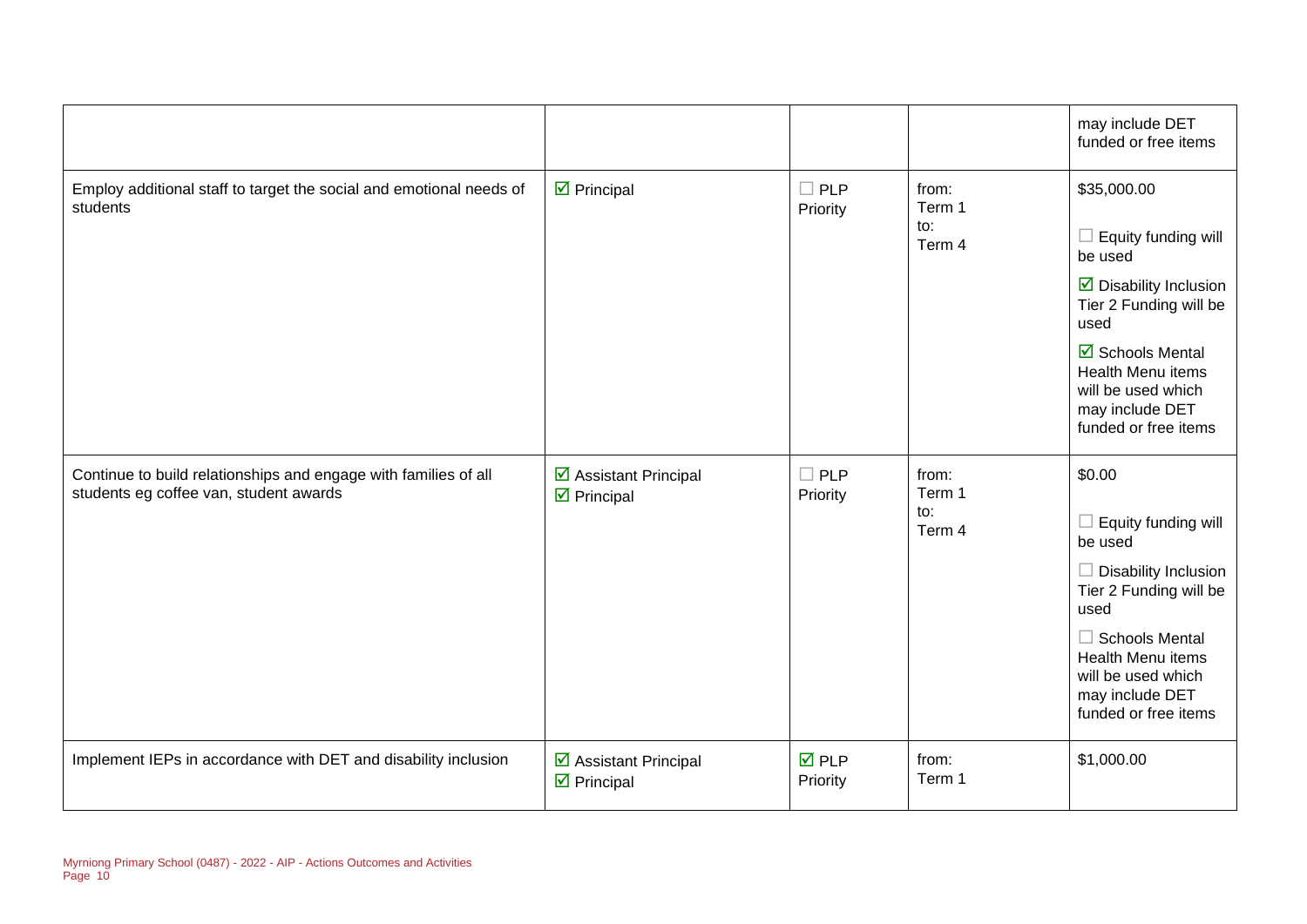|  | to:<br>Term 4 | Equity funding will<br>be used                                                                              |
|--|---------------|-------------------------------------------------------------------------------------------------------------|
|  |               | ■ Disability Inclusion<br>Tier 2 Funding will be<br>used                                                    |
|  |               | $\Box$ Schools Mental<br>Health Menu items<br>will be used which<br>may include DET<br>funded or free items |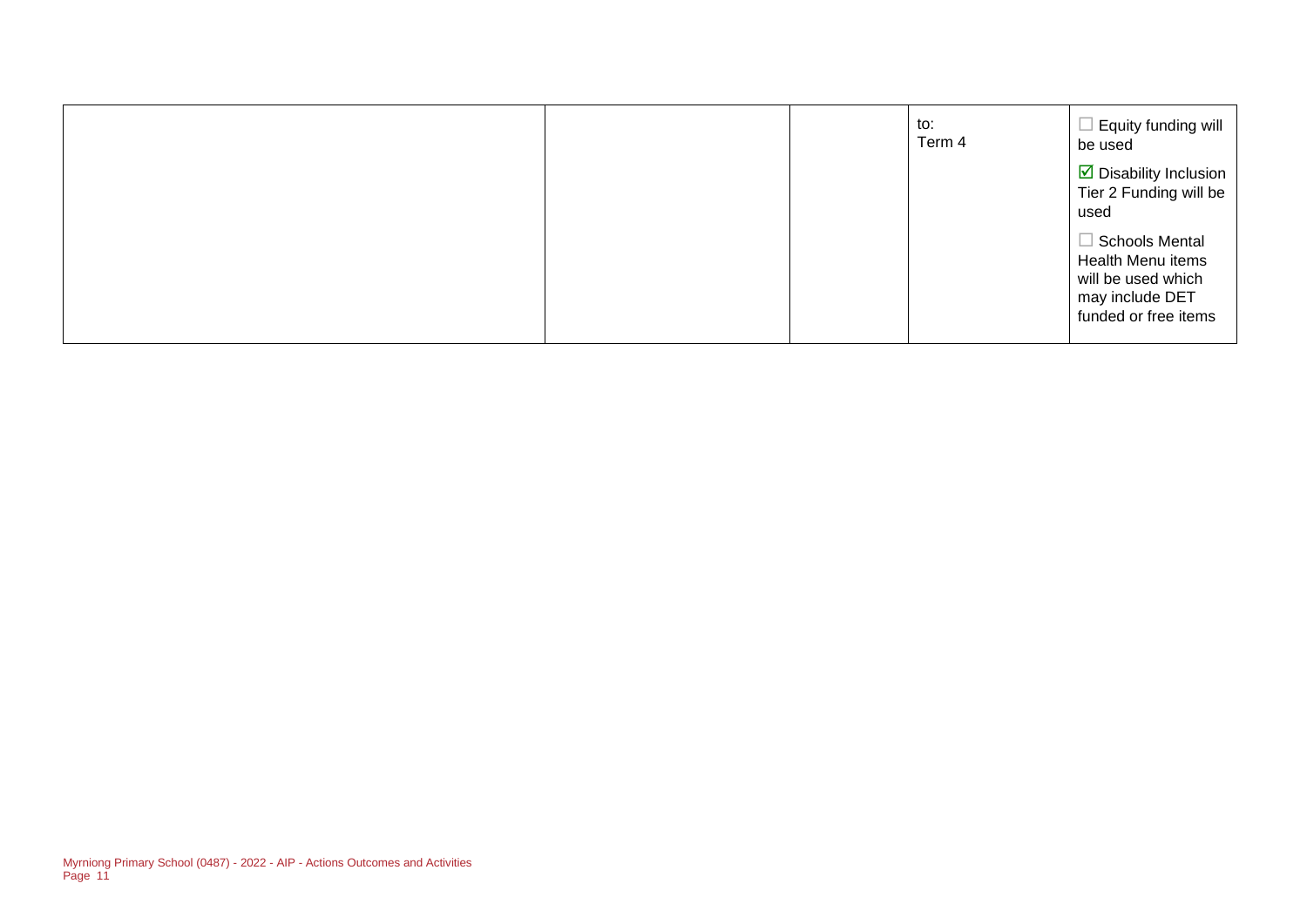### **Funding Planner**

#### Summary of Budget and Allocated Funding

| <b>Summary of Budget</b>            | School's total funding (\$) | <b>Funding Allocated in activities (\$)</b> | Still available/shortfall |
|-------------------------------------|-----------------------------|---------------------------------------------|---------------------------|
| <b>Equity Funding</b>               | \$15,876.20                 | \$15,876.20                                 | \$0.00                    |
| Disability Inclusion Tier 2 Funding | \$109,660.58                | \$109,660.58                                | \$0.00                    |
| Schools Mental Health Fund and Menu | \$15,299.63                 | \$30,599.63                                 | $-$15,300.00$             |
| <b>Total</b>                        | \$140,836.41                | \$156,136.41                                | $-$15,300.00$             |

#### Activities and Milestones – Total Budget

| <b>Activities and Milestones</b>                                                                                                                                                                                                                                                                                                                          | <b>Budget</b> |
|-----------------------------------------------------------------------------------------------------------------------------------------------------------------------------------------------------------------------------------------------------------------------------------------------------------------------------------------------------------|---------------|
| Strengthen the use of HITs in classrooms, with a focus on<br>differentiation<br>- Plan whole school professional learning in literacy and<br>numeracy<br>Prioritise time in the timetable for teacher and ES teams to<br>collaborate around student learning goals and strategies<br>Continue to implement EMU (Maths Initiative) in the EY<br>classrooms | \$5,000.00    |
| Design and monitor intervention programs                                                                                                                                                                                                                                                                                                                  | \$50,000.00   |
| Strengthen student monitoring and referral processes<br>Re-establish and strengthen within-school structures of<br>community i.e. House structures, sports, etc.                                                                                                                                                                                          | \$15,300.00   |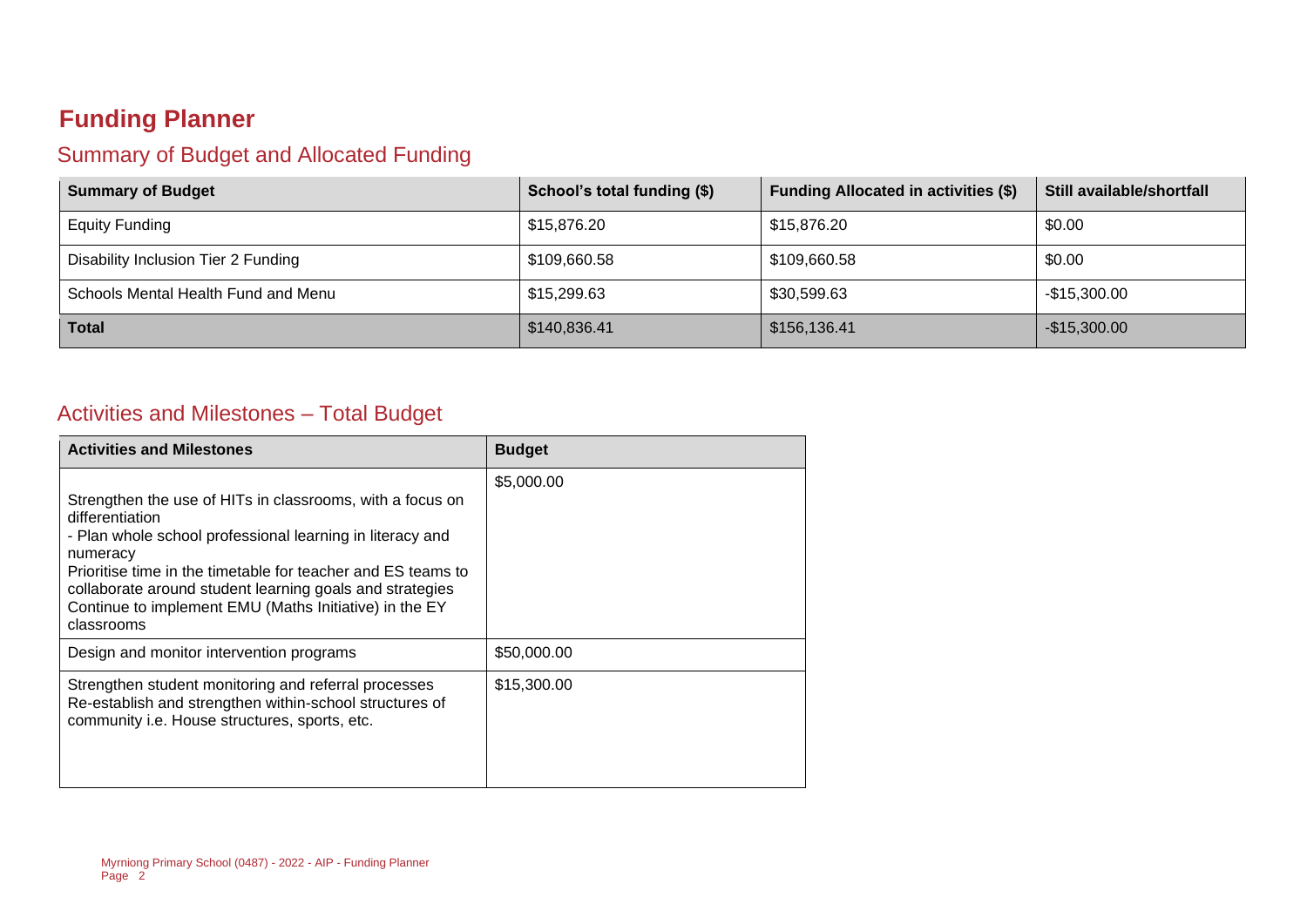| Employ additional staff to target the social and emotional<br>needs of students | \$35,000.00  |
|---------------------------------------------------------------------------------|--------------|
| Implement IEPs in accordance with DET and disability<br><i>inclusion</i>        | \$1,000.00   |
| <b>Totals</b>                                                                   | \$106,300.00 |

#### Activities and Milestones - Equity Funding

| <b>Activities and Milestones</b>                                                                                                                                                                                                                                                                                                                                      | <b>When</b>                      | Funding allocated (\$) | Category                                                                                                             |
|-----------------------------------------------------------------------------------------------------------------------------------------------------------------------------------------------------------------------------------------------------------------------------------------------------------------------------------------------------------------------|----------------------------------|------------------------|----------------------------------------------------------------------------------------------------------------------|
| Strengthen the use of HITs in<br>classrooms, with a focus on<br>differentiation<br>- Plan whole school professional<br>learning in literacy and numeracy<br>Prioritise time in the timetable for<br>teacher and ES teams to<br>collaborate around student learning<br>goals and strategies<br>Continue to implement EMU<br>(Maths Initiative) in the EY<br>classrooms | from:<br>Term 1<br>to:<br>Term 4 | \$5,876.20             | $\triangleright$ School-based staffing<br>$\triangledown$ Professional development (excluding CRT costs and new FTE) |
| Design and monitor intervention<br>programs                                                                                                                                                                                                                                                                                                                           | from:<br>Term 1<br>to:<br>Term 4 | \$10,000.00            | $\triangleright$ School-based staffing<br>$\triangledown$ Teaching and learning programs and resources               |
| <b>Totals</b>                                                                                                                                                                                                                                                                                                                                                         |                                  | \$15,876.20            |                                                                                                                      |

#### Activities and Milestones - Disability Inclusion Funding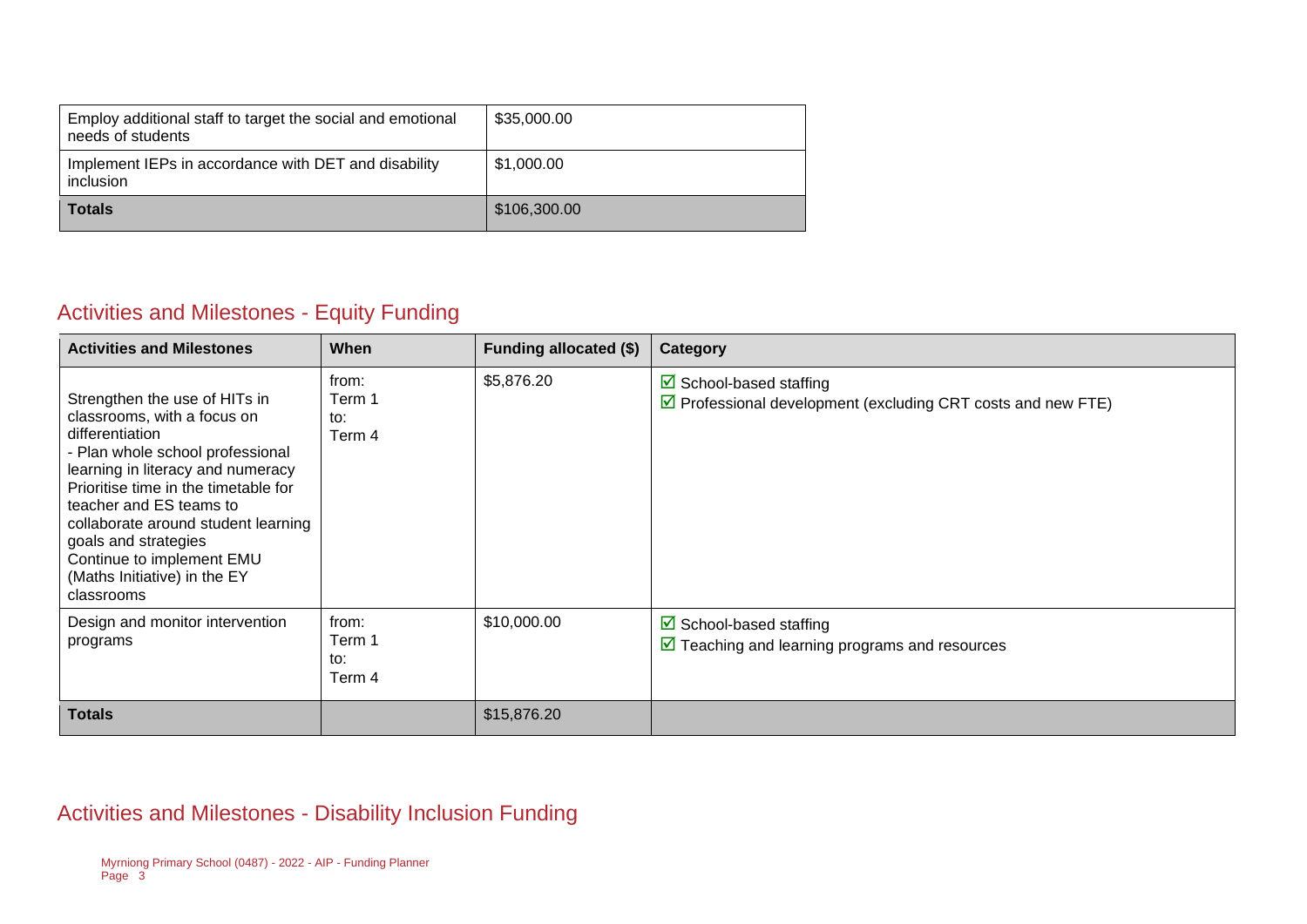| <b>Activities and Milestones</b>                                                   | When                             | <b>Funding allocated (\$)</b> | Category                                                                                                                                                                                                                                                                                                                 |
|------------------------------------------------------------------------------------|----------------------------------|-------------------------------|--------------------------------------------------------------------------------------------------------------------------------------------------------------------------------------------------------------------------------------------------------------------------------------------------------------------------|
| Design and monitor intervention<br>programs                                        | from:<br>Term 1<br>to:<br>Term 4 | \$85,660.58                   | $\triangledown$ Teaching and learning programs and resources<br>$\triangleright$ Other workforces to support students with disability<br>Psychologists<br>$\bullet$<br>$\triangleright$ Education workforces and/or assigning existing school staff to inclusive<br>education duties<br>Disability Inclusion Coordinator |
| Employ additional staff to target the<br>social and emotional needs of<br>students | from:<br>Term 1<br>to:<br>Term 4 | \$19,000.00                   | $\triangleright$ Other workforces to support students with disability                                                                                                                                                                                                                                                    |
| Implement IEPs in accordance with<br>DET and disability inclusion                  | from:<br>Term 1<br>to:<br>Term 4 | \$1,000.00                    | ☑ Professional learning for school-based staff<br><b>Principal Class</b><br>$\bullet$                                                                                                                                                                                                                                    |
| <b>Totals</b>                                                                      |                                  | \$105,660.58                  |                                                                                                                                                                                                                                                                                                                          |

#### Activities and Milestones - Schools Mental Health Fund and Menu

| <b>When</b><br><b>Activities and Milestones</b> | <b>Funding allocated (\$)</b> | Category |
|-------------------------------------------------|-------------------------------|----------|
|-------------------------------------------------|-------------------------------|----------|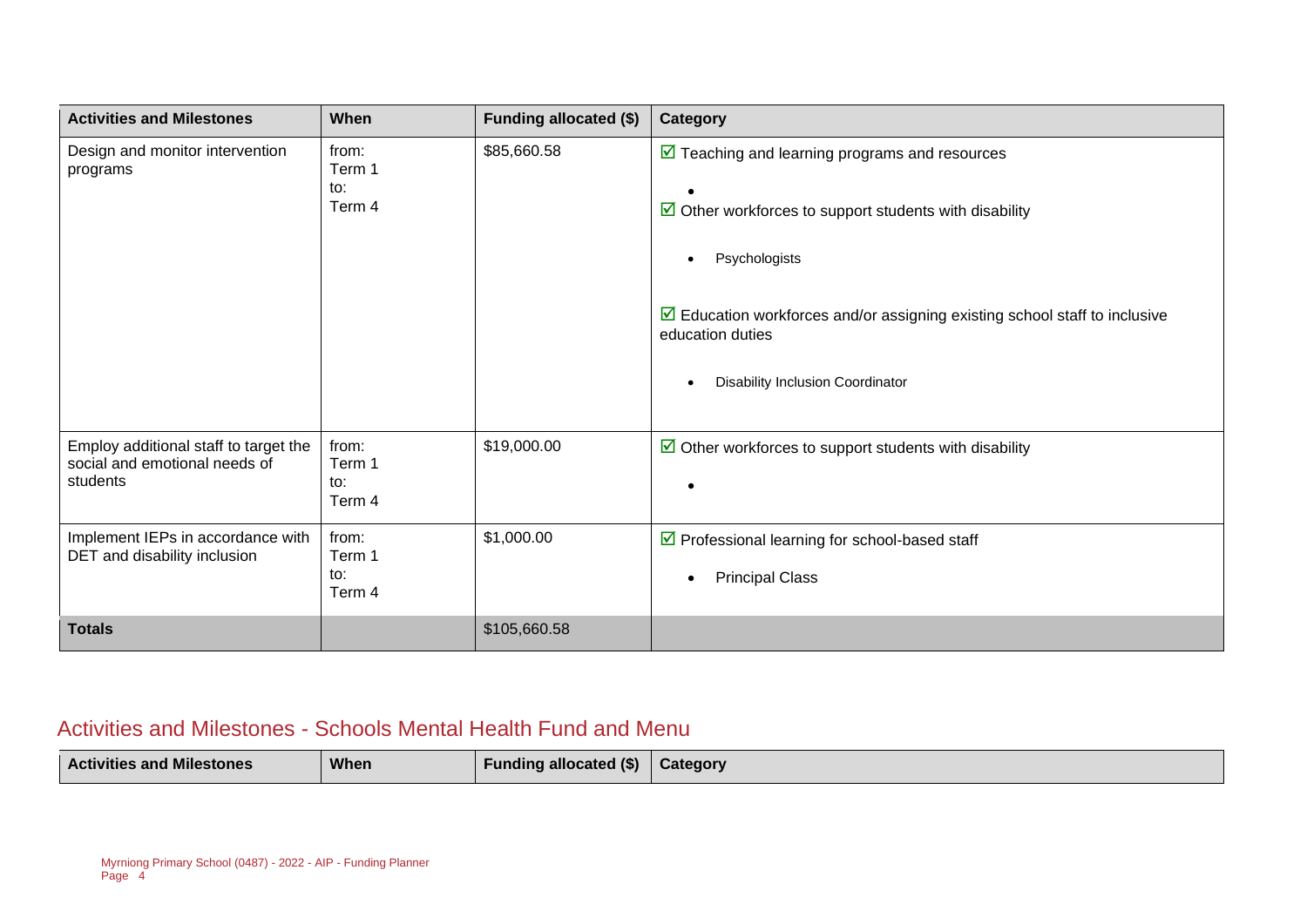| Strengthen student monitoring and<br>referral processes<br>Re-establish and strengthen within-<br>school structures of community i.e.<br>House structures, sports, etc. | from:<br>Term 1<br>to:<br>Term 4 | \$15,299.63 | $\triangleright$ Tier 3/Category: Mental health and wellbeing professionals<br>This activity will use Mental Health Menu staffing<br>Additional mental health and wellbeing professional<br>$\circ$<br>Social working                      |
|-------------------------------------------------------------------------------------------------------------------------------------------------------------------------|----------------------------------|-------------|--------------------------------------------------------------------------------------------------------------------------------------------------------------------------------------------------------------------------------------------|
| Employ additional staff to target the<br>social and emotional needs of<br>students                                                                                      | from:<br>Term 1<br>to:<br>Term 4 | \$15,300.00 | $\triangleright$ Tier 3/Category: Mental health and wellbeing professionals<br>This activity will use Mental Health Menu staffing<br>Additional mental health and wellbeing professional<br>$\circ$<br>Psychologist and speech pathologist |
| <b>Totals</b>                                                                                                                                                           |                                  | \$30,599.63 |                                                                                                                                                                                                                                            |

#### Additional Funding Planner – Total Budget

| <b>Activities and Milestones</b>    | <b>Budget</b> |
|-------------------------------------|---------------|
| Top up for staffing (AP, Tutor, ES) | \$4,000.00    |
| <b>Totals</b>                       | \$4,000.00    |

### Additional Funding Planner – Equity Funding

| <b>Activities and Milestones</b>    | When                             | Funding allocated (\$) | Category |
|-------------------------------------|----------------------------------|------------------------|----------|
| Top up for staffing (AP, Tutor, ES) | from:<br>Term 1<br>to:<br>Term 4 | \$0.00                 |          |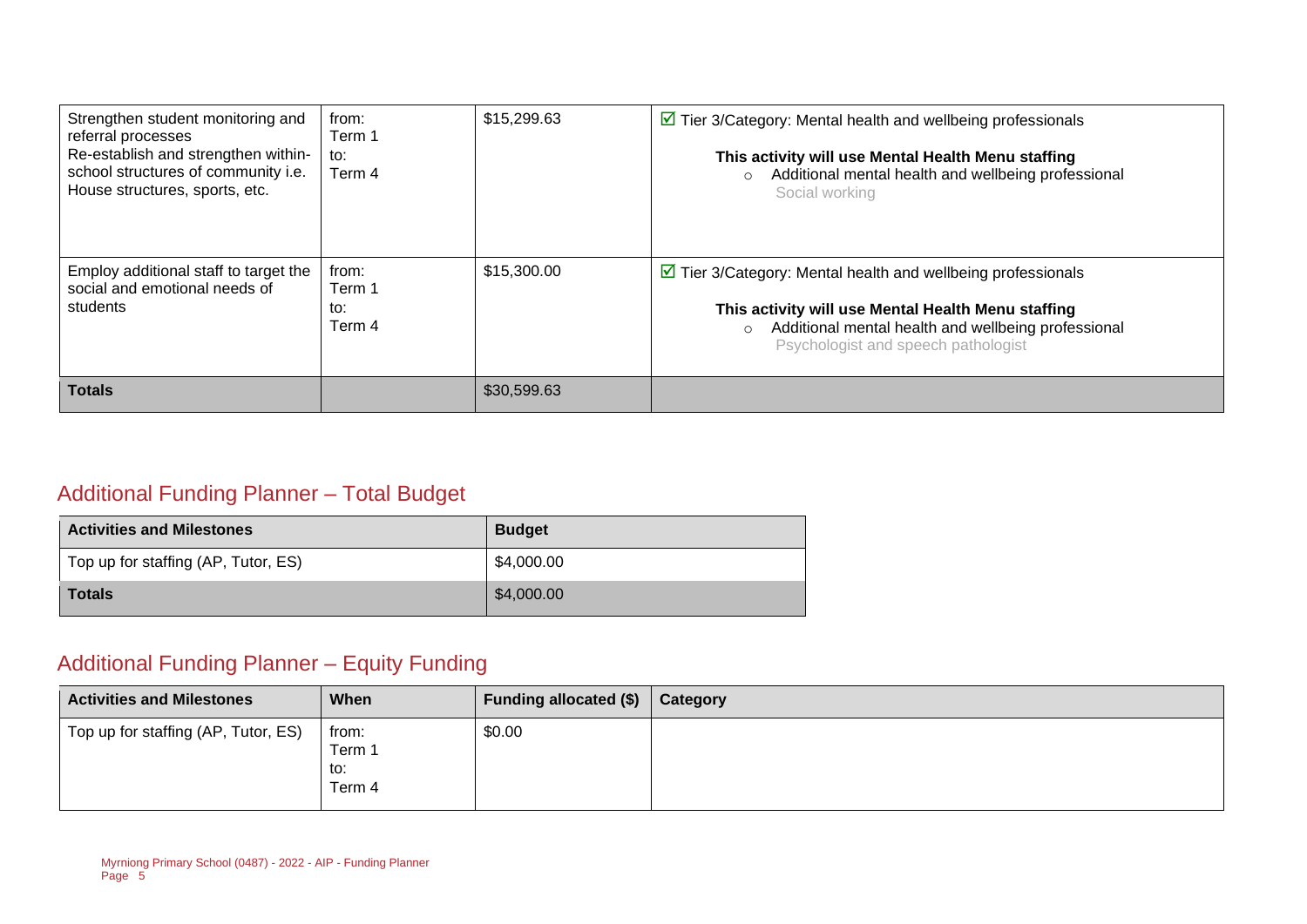| \$0.00<br>Totals |  |  |
|------------------|--|--|
|------------------|--|--|

#### Additional Funding Planner – Disability Inclusion Funding

| <b>Activities and Milestones</b>    | When                             | <b>Funding allocated (\$)</b> | Category |
|-------------------------------------|----------------------------------|-------------------------------|----------|
| Top up for staffing (AP, Tutor, ES) | from:<br>Term 1<br>to:<br>Term 4 | \$4,000.00                    |          |
| <b>Totals</b>                       |                                  | \$4,000.00                    |          |

#### Additional Funding Planner – Schools Mental Health Fund and Menu

| <b>Activities and Milestones</b>    | When                             | Funding allocated (\$) | Category |
|-------------------------------------|----------------------------------|------------------------|----------|
| Top up for staffing (AP, Tutor, ES) | from:<br>Term 1<br>to:<br>Term 4 | \$0.00                 |          |
| <b>Totals</b>                       |                                  | \$0.00                 |          |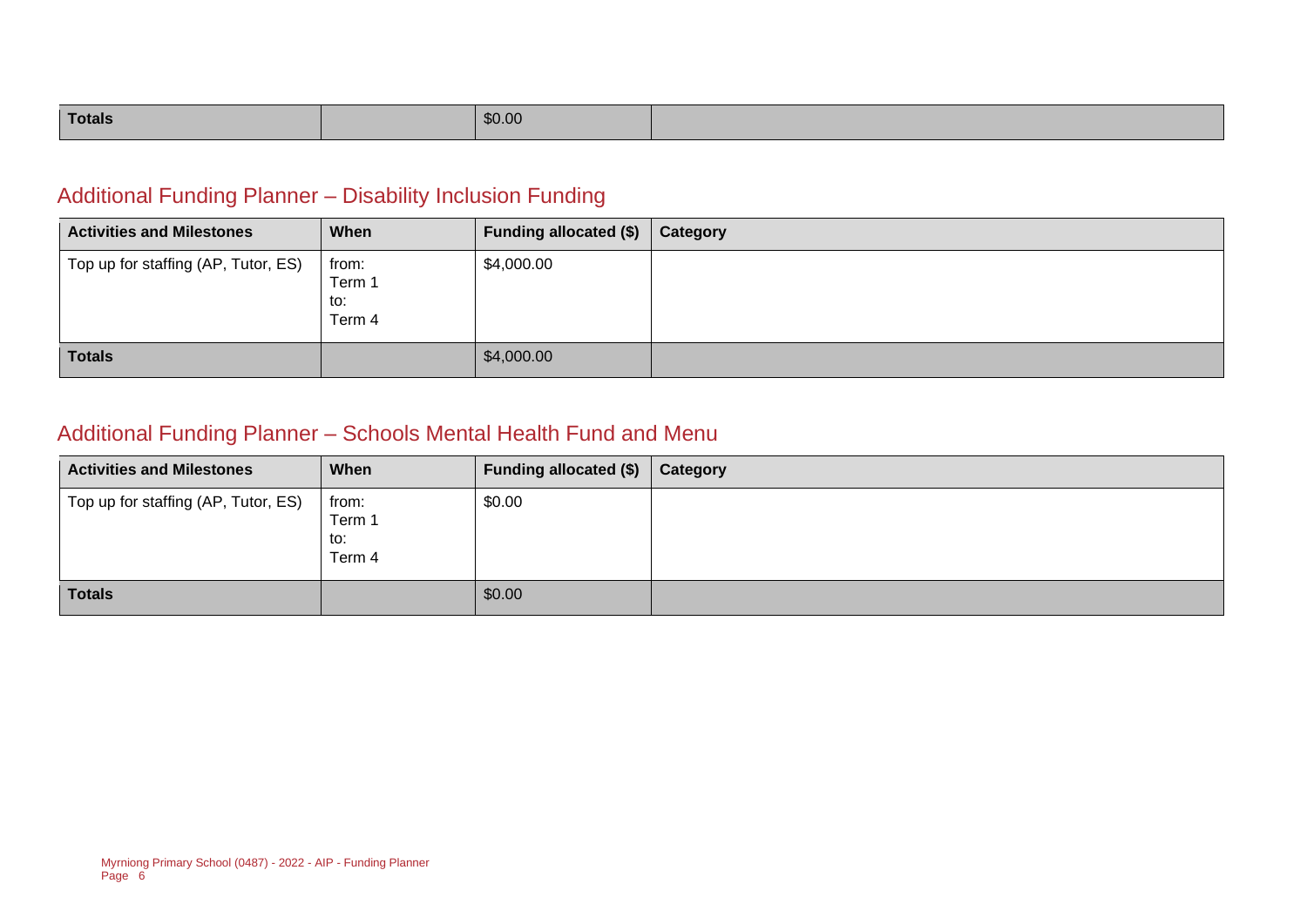### **Professional Learning and Development Plan**

| <b>Professional Learning</b><br><b>Priority</b>                                                                                                                                                                                                                                                                                                                          | Who                                                                          | When                             | <b>Key Professional Learning</b><br><b>Strategies</b>                                                                                                          | <b>Organisational Structure</b>                                                                                                                                    | <b>Expertise Accessed</b>                                                                                                                                                                | <b>Where</b>                    |
|--------------------------------------------------------------------------------------------------------------------------------------------------------------------------------------------------------------------------------------------------------------------------------------------------------------------------------------------------------------------------|------------------------------------------------------------------------------|----------------------------------|----------------------------------------------------------------------------------------------------------------------------------------------------------------|--------------------------------------------------------------------------------------------------------------------------------------------------------------------|------------------------------------------------------------------------------------------------------------------------------------------------------------------------------------------|---------------------------------|
| Strengthen the use of HITs in<br>classrooms, with a focus on<br>differentiation<br>- Plan whole school<br>professional learning in<br>literacy and numeracy<br>Prioritise time in the timetable<br>for teacher and ES teams to<br>collaborate around student<br>learning goals and strategies<br>Continue to implement EMU<br>(Maths Initiative) in the EY<br>classrooms | $\overline{\mathbf{z}}$ Assistant<br>Principal<br>$\triangleright$ Principal | from:<br>Term 1<br>to:<br>Term 4 | $\overline{\mathbf{z}}$ Planning<br>$\overline{\mathbf{2}}$ Collaborative<br>Inquiry/Action Research<br>team<br>$\boxtimes$ Curriculum development             | ☑ Whole School Pupil<br>Free Day<br>☑ Formal School Meeting /<br><b>Internal Professional</b><br><b>Learning Sessions</b><br>$\triangledown$ PLC/PLT Meeting       | $\triangleright$ PLC Initiative<br>$\overline{\mathbf{M}}$ Internal staff<br>$\triangleright$ External consultants<br>Sharah (Inclusion)                                                 | $\boxdot$ On-site               |
| Investigate models for staff<br>professional learning<br>including Coaching and peer<br>observations - Literacy and<br>Numeracy                                                                                                                                                                                                                                          | $\overline{\mathbf{z}}$ School<br>Improvement<br>Team                        | from:<br>Term 1<br>to:<br>Term 4 | $\triangledown$ Peer observation<br>including feedback and<br>reflection<br>$\triangledown$ Individualised Reflection<br>$\triangledown$ Demonstration lessons | $\triangleright$ Professional Practice<br>Day<br>☑ Formal School Meeting /<br><b>Internal Professional</b><br>Learning Sessions<br>$\triangledown$ PLC/PLT Meeting | $\triangleright$ Literacy expertise<br>$\triangleright$ PLC Initiative<br>$\overline{\mathbf{z}}$ Internal staff<br>$\triangleright$ Literacy Leaders<br>$\triangledown$ Numeracy leader | $\boxdot$ On-site               |
| Professional learning for staff<br>on data analysis and planning<br>for differentiation                                                                                                                                                                                                                                                                                  | $\overline{\mathbf{M}}$ Assistant<br>Principal<br>$\triangleright$ Principal | from:<br>Term 1<br>to:<br>Term 4 | $\overline{\mathbf{z}}$ Planning<br>$\boxtimes$ Moderated assessment<br>of student learning                                                                    | ☑ PLC/PLT Meeting                                                                                                                                                  | $\overline{\mathbf{M}}$ Internal staff<br>$\overline{\mathbf{M}}$ High Impact<br><b>Teaching Strategies</b><br>(HITS)                                                                    | $\overline{\mathsf{M}}$ On-site |